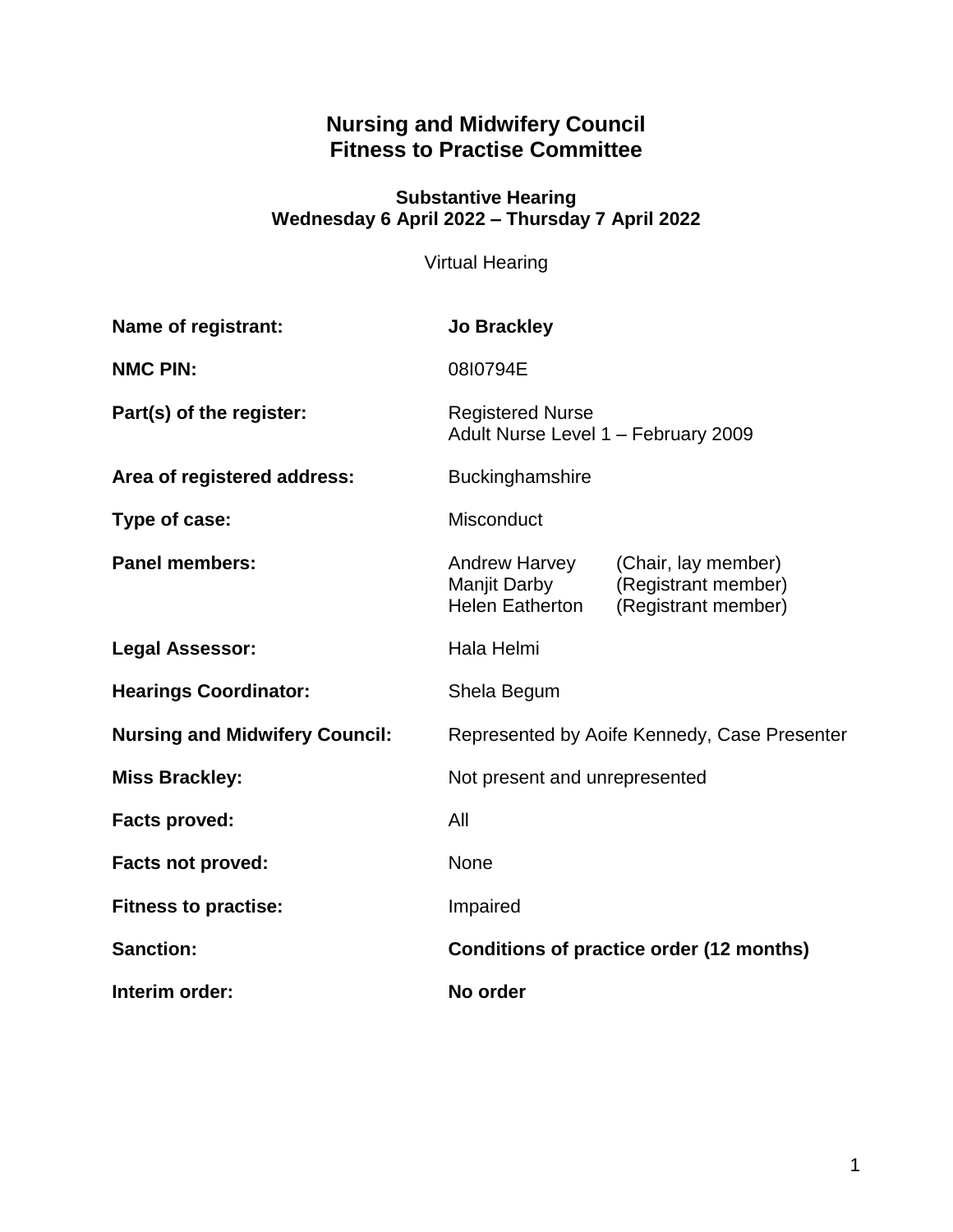# **Decision and reasons on service of Notice of Hearing**

The panel was informed at the start of this hearing that Miss Brackley was not in attendance and that the Notice of Hearing letter had been sent to Miss Brackley's registered email address by secure delivery on 7 March 2022.

Ms Kennedy informed the panel that the Notice of Hearing makes reference to a physical hearing, however during a case conference on 14 March 2022 at which Miss Brackley's former Royal College of Nursing (RCN) representative was present, it was agreed by both parties that the hearing would take place in a virtual setting. Ms Kennedy further informed the panel that whilst a fresh Notice of Hearing was not served, Miss Brackley's case coordinator sent her an email on 4 April 2022 which stated:

*"I appreciate you are not attending the hearing on 6-7th April 2022 at 9am and are no longer represented, but just to make you aware that the hearing will be a virtual hearing."*

The panel took into account that the Notice of Hearing provided details of the allegation, the time, dates and venue of the hearing and, amongst other things, information about Miss Brackley's right to attend, be represented and call evidence, as well as the panel's power to proceed in her absence.

Ms Kennedy, on behalf of the Nursing and Midwifery Council (NMC), submitted that it had complied with the requirements of Rules 11 and 34 of the 'Nursing and Midwifery Council (Fitness to Practise) Rules 2004', as amended (the Rules).

The panel accepted the advice of the legal assessor.

In the light of all of the information available, the panel was satisfied that Miss Brackley has been served with the Notice of Hearing in accordance with the requirements of Rules 11 and 34.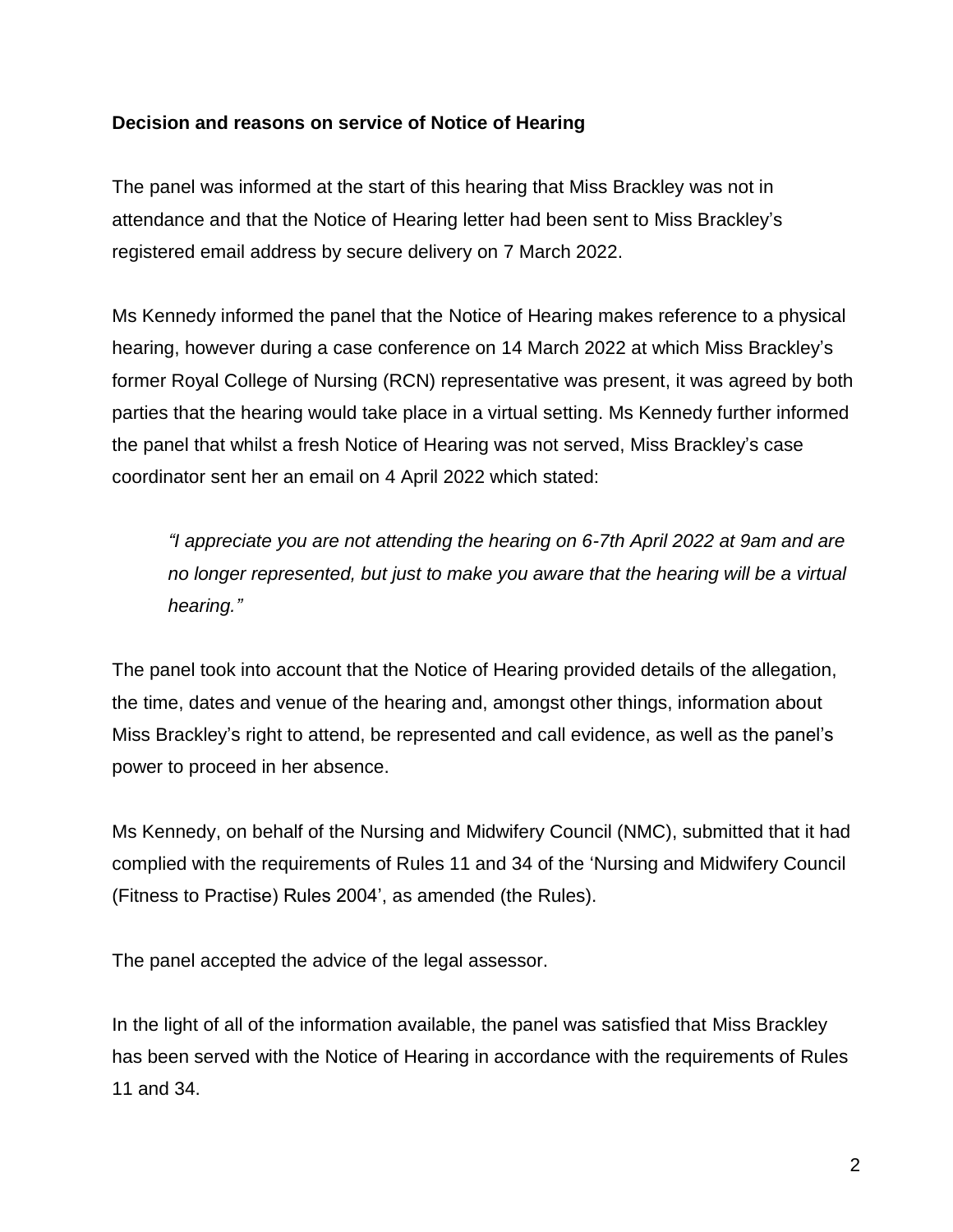# **Decision and reasons on proceeding in the absence of Miss Brackley**

The panel next considered whether it should proceed in the absence of Miss Brackley. It had regard to Rule 21 and heard the submissions of Ms Kennedy who invited the panel to continue in the absence of Miss Brackley. She submitted that Miss Brackley had voluntarily absented herself.

Ms Kennedy referred the panel to a letter, dated 29 March 2022, from Miss Brackley's former representative at the RCN which stated:

*"Please note that Ms Brackley will not be attending the hearing on 06-07 April 2022 before the Fitness to Practise Committee…*

*… Kindly note that the RCN are now no longer acting for Ms Brackley. Please ensure that our name is removed from the record and that all future correspondence is sent direct to the registrant."*

Ms Kennedy also referred the panel to the email from Miss Brackley dated 4 April 2022 in which she states:

*"I will not be able to attend the hearing on the 6-7 th April Sorry"*

The panel accepted the advice of the legal assessor.

The panel noted that its discretionary power to proceed in the absence of a registrant under the provisions of Rule 21 is not absolute and is one that should be exercised *'with the utmost care and caution'* as referred to in the case of *R* v *Jones (Anthony William)* (No.2) [2002] UKHL 5.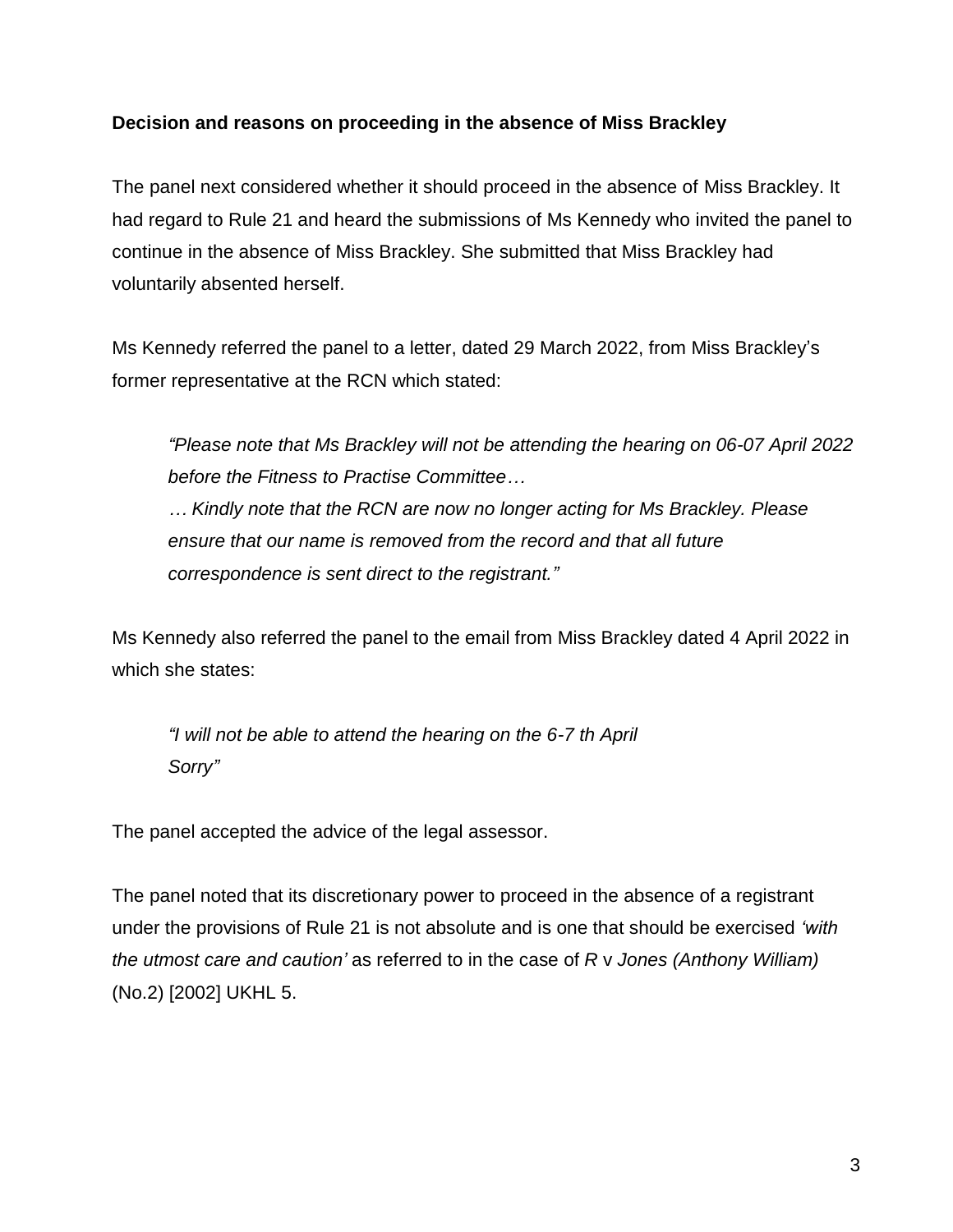The panel has decided to proceed in the absence of Miss Brackley. In reaching this decision, the panel has considered the submissions of Ms Kennedy, the representations made on Miss Brackley's behalf, the response from Miss Brackley, and the advice of the legal assessor. It has had particular regard to the factors set out in the decision of *R v Jones* and *General Medical Council v Adeogba* [2016] EWCA Civ 162 and had regard to the overall interests of justice and fairness to all parties. It noted that:

- No application for an adjournment has been made by Miss Brackley;
- Miss Brackley has confirmed that she is aware of the date, time and venue of this hearing and stated she will not be in attendance.
- There is no reason to suppose that adjourning would secure her attendance at some future date;
- The charges relate to events that occurred in 2019; and
- There is a strong public interest in the expeditious disposal of the case.

There is some disadvantage to Miss Brackley in proceeding in her absence. Although the evidence upon which the NMC relies will have been sent to her at her registered email address, she will not be able to challenge the evidence relied upon by the NMC in person and will not be able to give evidence on her own behalf. However, in the panel's judgement, this can be mitigated. The limited disadvantage is the consequence of Miss Brackley's decisions to absent herself from the hearing, waive her rights to attend, and/or be represented, and to not provide evidence or make submissions on her own behalf.

In these circumstances, the panel has decided that it is fair, appropriate and proportionate to proceed in the absence of Miss Brackley.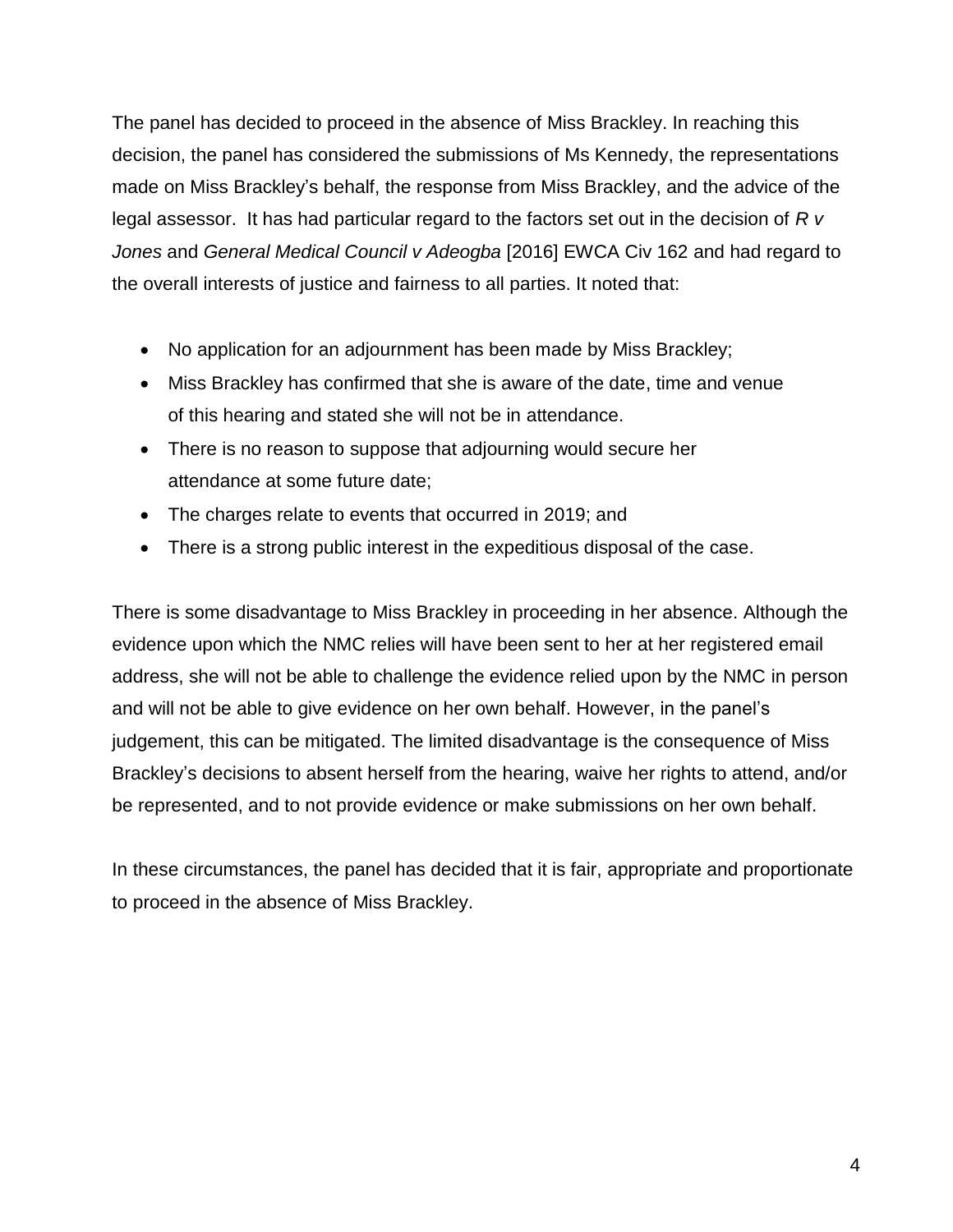# **Details of charge**

That you, a registered nurse:

- 1) On 14 November 2019 administered 500mg of vancomycin to Patient A intravenously when it should have been administered orally. **[PROVED BY ADMISSION]**
- 2) On 23 December 2019 administered prolonged release co-careldopa to Patient B when you should have administered immediate release cocareldopa. **[PROVED BY ADMISSION]**

AND in light of the above, your fitness to practise is impaired by reason of your misconduct.

# **Decision and reasons on facts**

At the outset of the hearing, the panel heard from Ms Kennedy who informed the panel that Miss Brackley made full admissions to charges 1 and 2.

The panel therefore finds charges 1 and 2 proved in their entirety, by way of Miss Brackley's admissions.

# **Background**

The charges arose whilst Miss Brackley was employed as a band 5 registered nurse by Buckinghamshire Healthcare NHS Trust (the Trust). The charges concern two incidents relating to unsafe medications administration, in that Miss Brackley administered medications in a way which was contrary to the prescriptions on 14 November 2019 and 23 December 2019.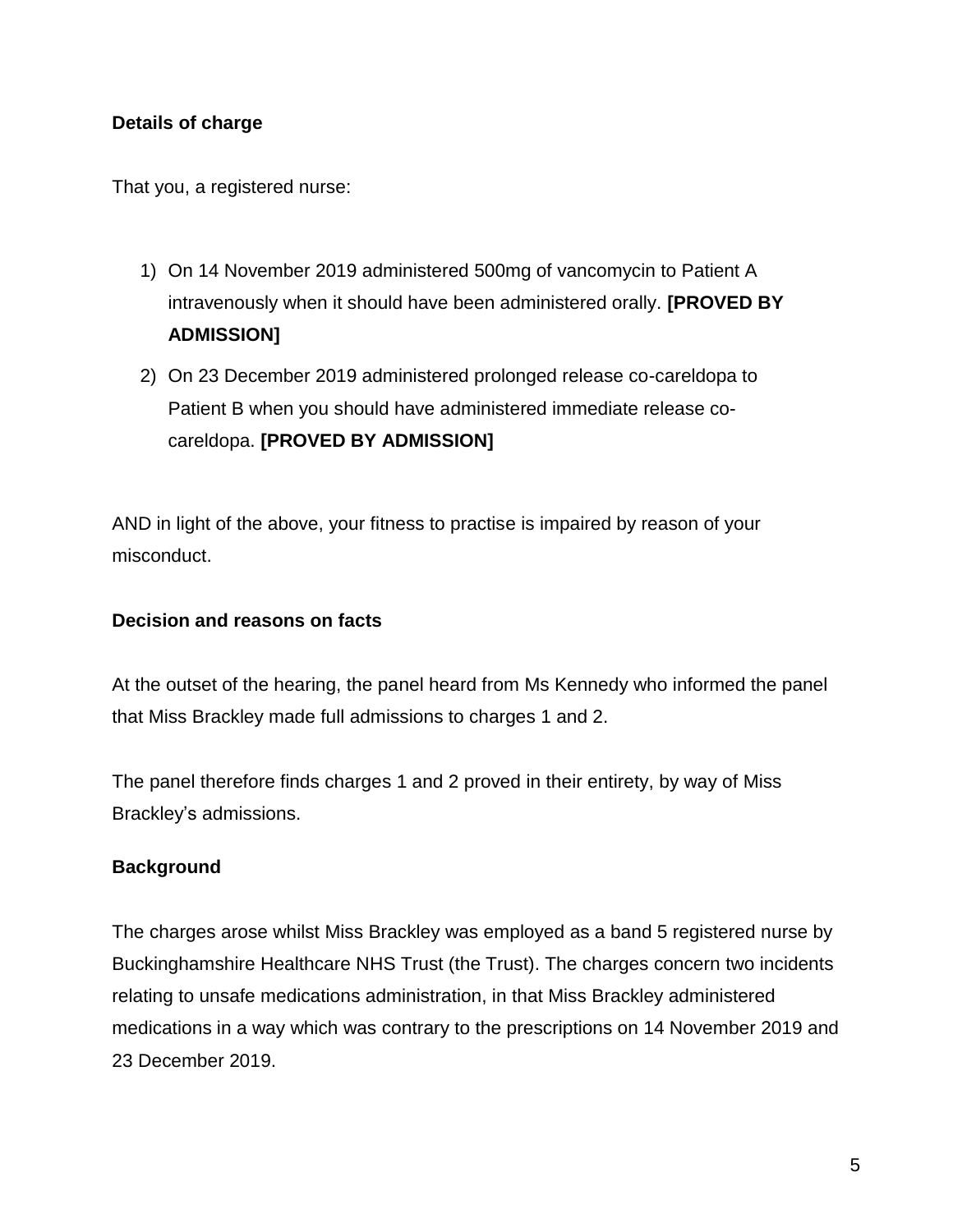On 14 November 2019, Miss Brackley administered 500mg of vancomycin intravenously to Patient A when the dosage was prescribed to be administered orally. The ward pharmacist at the Trust was informed by Miss Brackley of her actions the following day and was told that Miss Brackley knew that the medicines were to be administered orally but made the decision herself to administer the medicines intravenously. When addressed on the route Miss Brackley had taken to administer the medicines to Patient A, it was reported by the ward pharmacist that she had a '*blasé'* attitude and was very dismissive.

The Matron of the Trust confirmed that there was no long term patient harm resulting from Miss Brackley's actions but, by having the medications intravenously, Patient A had essentially missed a dose. The Matron expressed the view that Miss Brackley acted outside her scope of competence as only a prescriber, pharmacist or a doctor can make changes to a prescription. When addressed by the Matron, Miss Brackley said that she believed she did what was best for Patient A. As a result of this incident and the report (Datix) raised, Miss Brackley was placed on supervised medication rounds.

On 23 November 2019, Miss Brackley independently decided to administer prolonged release co-careldopa orally to Patient B instead of immediate release co-careldopa as prescribed.

The Matron said that it is never acceptable to substitute immediate release medications with prolonged release medications and that Miss Brackley would have knowledge of this from her general nursing and medications management training. Miss Brackley indicated that this was a genuine error and presented as upset when she had learned what she had done.

When the alleged incidents occurred Miss Brackley was subject to an 18 month final written warning for an incident which occurred on 4 April 2018 and involved a failure to escalate a deteriorating patient. This was dealt with at the Trust at a local level and resulted in a period of supervision and training.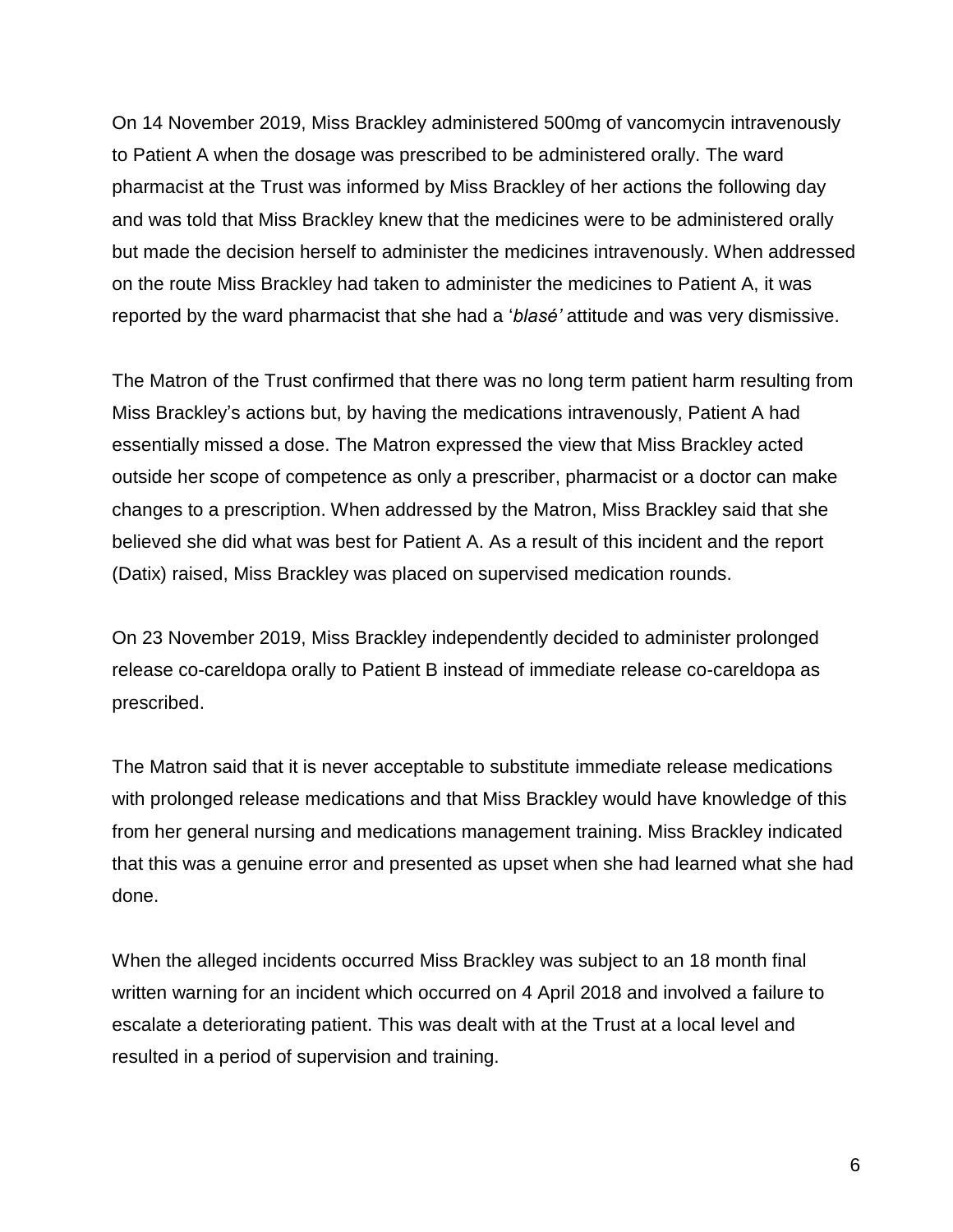## **Fitness to practise**

Having reached its determination on the facts of this case, the panel then moved on to consider, whether the facts found proved amount to misconduct and, if so, whether Miss Brackley's fitness to practise is currently impaired. There is no statutory definition of fitness to practise. However, the NMC has defined fitness to practise as a registrant's suitability to remain on the register unrestricted.

The panel, in reaching its decision, has recognised its statutory duty to protect the public and maintain public confidence in the profession. Further, it bore in mind that there is no burden or standard of proof at this stage and it has therefore exercised its own professional judgement.

The panel adopted a two-stage process in its consideration. First, the panel must determine whether the facts found proved amount to misconduct. Secondly, only if the facts found proved amount to misconduct, the panel must decide whether, in all the circumstances, Miss Brackley's fitness to practise is currently impaired as a result of that misconduct.

# **Submissions on misconduct**

In coming to its decision, the panel had regard to the case of *Roylance v General Medical Council (No. 2)* [2000] 1 AC 311 which defines misconduct as a *'word of general effect, involving some act or omission which falls short of what would be proper in the circumstances.'* The misconduct must be '*serious*'.

Ms Kennedy invited the panel to take the view that the facts found proved amount to misconduct. The panel had regard to the terms of 'The Code: Professional standards of practice and behaviour for nurses and midwives (2015' (the Code) in making its decision.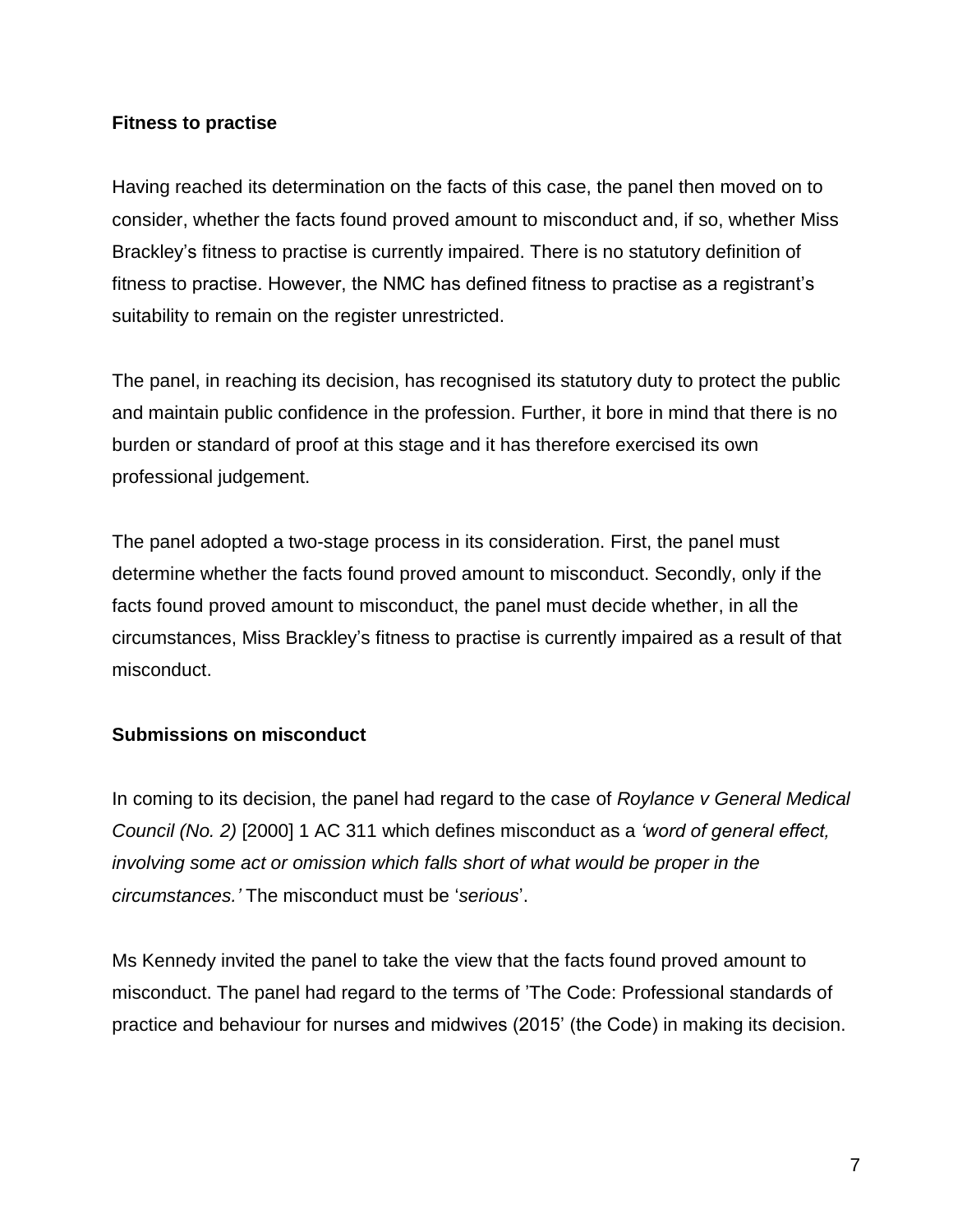Ms Kennedy identified the specific, relevant standards where Miss Brackley's actions amounted to misconduct and invited the panel to apply its own judgement to the relevant parts of the code.

Ms Kennedy submitted that the misconduct in this case concerns Miss Brackley's unsafe medications administration, in that she administered medications contrary to the prescription. Ms Kennedy submitted that the role of nurses is to provide safe and effective care to patients and practice within their competencies and further submitted that Miss Brackley's failure to do so put patients at a serious risk of harm.

Ms Kennedy submitted that the conduct found proved fell far short of what is expected of a registered nurse and that the facts are sufficiently serious to constitute misconduct.

# **Submissions on impairment**

Ms Kennedy moved on to the issue of impairment and addressed the panel on the need to have regard to protecting the public and the wider public interest. This included the need to declare and maintain proper standards and maintain public confidence in the profession and in the NMC as a regulatory body.

Ms Kennedy reminded the panel that a finding of impairment is a forward looking exercise and that it should consider whether Miss Brackley's fitness to practise is impaired as of today's date. Ms Kennedy referred the panel to Rule 31(7)(b) of the Rules which states that departure from the code is not in itself sufficient to establish impairment and that this is a matter for the panel's professional judgement. Ms Kennedy also referred to the Dame Janet Smith's Fifth Shipman Report endorsed in the case of *Council for Healthcare Regulatory Excellence v (1) Nursing and Midwifery Council (2) Grant [2011] EWHC 927* (Admin). She submitted that the first three limbs of the test are engaged in this case.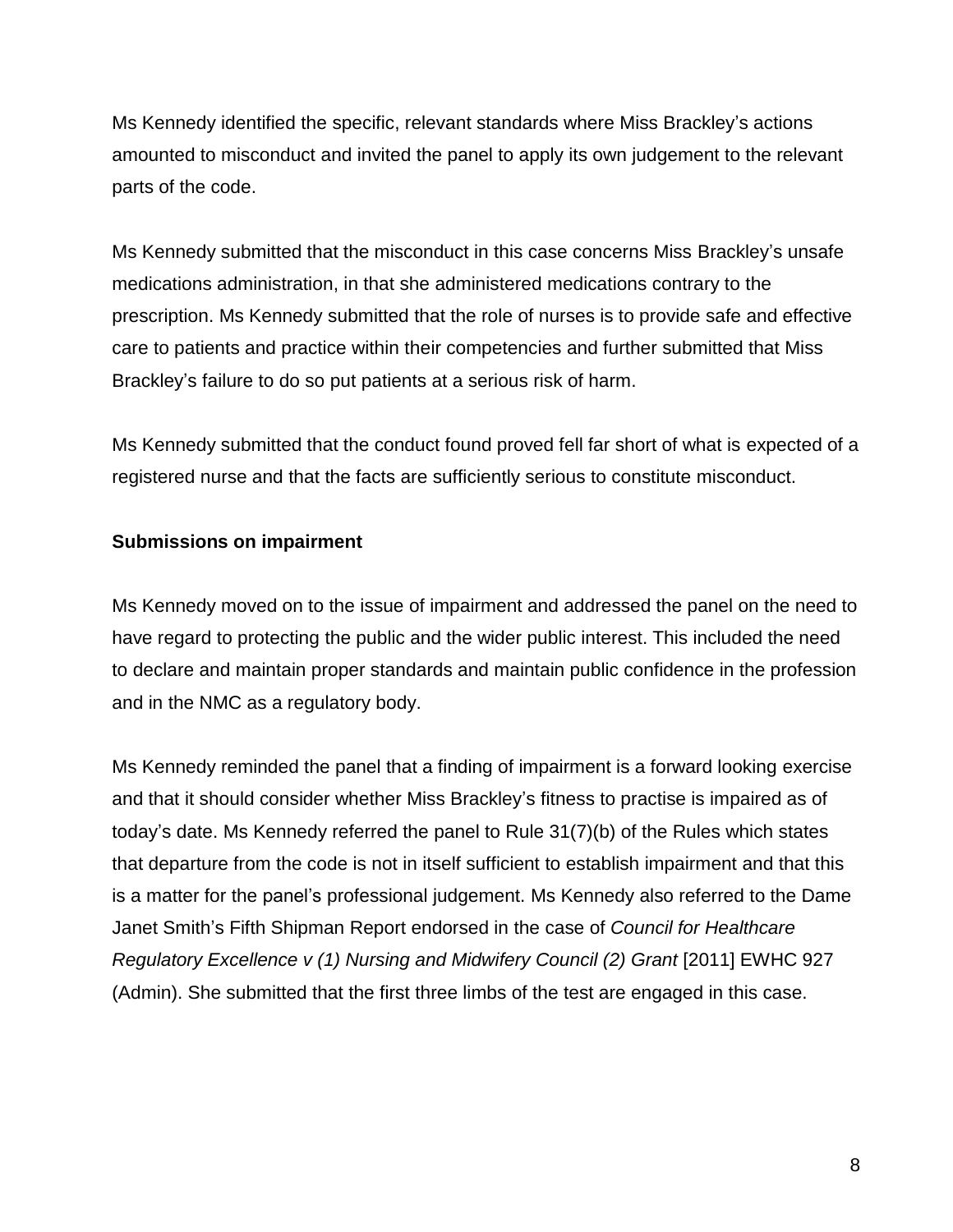Ms Kennedy submitted that the matters found proved placed patients at a risk of unwarranted harm. She further submitted that the nursing profession demands high standards of medication administration in order to maintain patient safety and failure to administer medications in accordance with the prescriptions means that both patients were exposed to harm.

Ms Kennedy submitted that the misconduct did bring the nursing profession into disrepute and the public expects that nurses will provide appropriate and competent care as well as work within the realms of their competence. Ms Kennedy submitted that Miss Brackley's conduct had the potential to undermine the public's confidence in nursing. She submitted that the provisions of the code constitute fundamental tenets of the profession and that Miss Brackley's actions breached the.

Ms Kennedy invited the panel to consider remediation, insight and risk of repetition and referred the panel to the NMC's guidance in relation to these points.

Ms Kennedy submitted that the concerns raised are capable of remediation and relate to identifiable areas of Miss Brackley's clinical practice which can be addressed through training and supervision. However, she informed the panel that today's panel does not have positive evidence of good practice or remediation from Miss Brackley since these incidents occurred.

Ms Kennedy informed the panel that Miss Brackley claimed that both errors occurred as she was acting in the patient's best interests and referred the panel to the underlying attitudinal concerns. However, she submitted that the seriousness is lesser in relation to the attitudinal issues which are remediable. She also informed the panel that Miss Brackley has admitted the charges and that she had made mistakes for which she expressed deep regret. She submitted that there is evidence of insight at a local level however, as Miss Brackley has not engaged further with the NMC to demonstrate developed insight during these proceedings, she submitted that the insight is limited.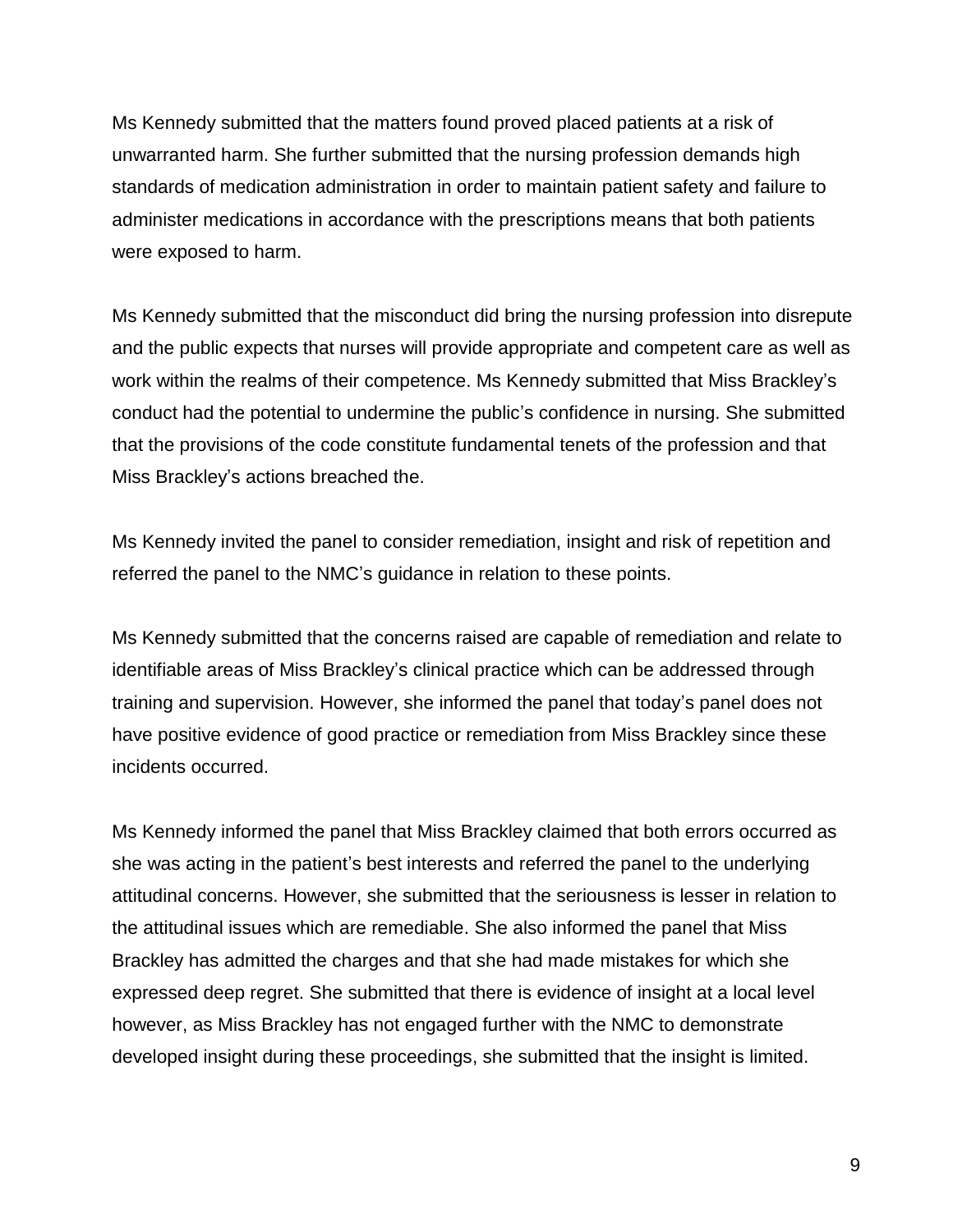Ms Kennedy further informed the panel that Miss Brackley's former RCN representative has indicated to the NMC that she does not intend to return to nursing practice and submitted that in these circumstances, the misconduct has not been remedied. In light of the limited insight and the lack of remediation, Ms Kennedy submitted that there is a risk of repetition. She submitted that the concerns are serious and pose a risk of unwarranted harm to patients as well as to the reputation of the profession.

In closing, Ms Kennedy submitted that Miss Brackley's fitness to practise is impaired on the grounds of public protection and in the wider public interest.

The panel accepted the advice of the legal assessor which included reference to a number of relevant judgments. This included: *Council for Healthcare Regulatory Excellence v (1) Nursing and Midwifery Council (2) Grant* [2011] EWHC 927 (Admin). The legal assessor advised the panel in respect of the information put before it by Ms Kennedy regarding further concerns which have been raised about Miss Brackley (specific details of which were not given). The legal assessor advised that the panel should approach the case on the basis that there have not been any other regulatory findings and that the panel should decide the question of impairment on the basis of the charges found proved. The legal assessor advised that, in the circumstances, Miss Brackley should be seen as a person of good character and that this should be taken into account when considering her credibility in relation to the explanations she gave in her written statements and the investigatory meetings at local level which were in the evidence. The legal assessor advised that it was a matter for the panel as to what weight to give this issue.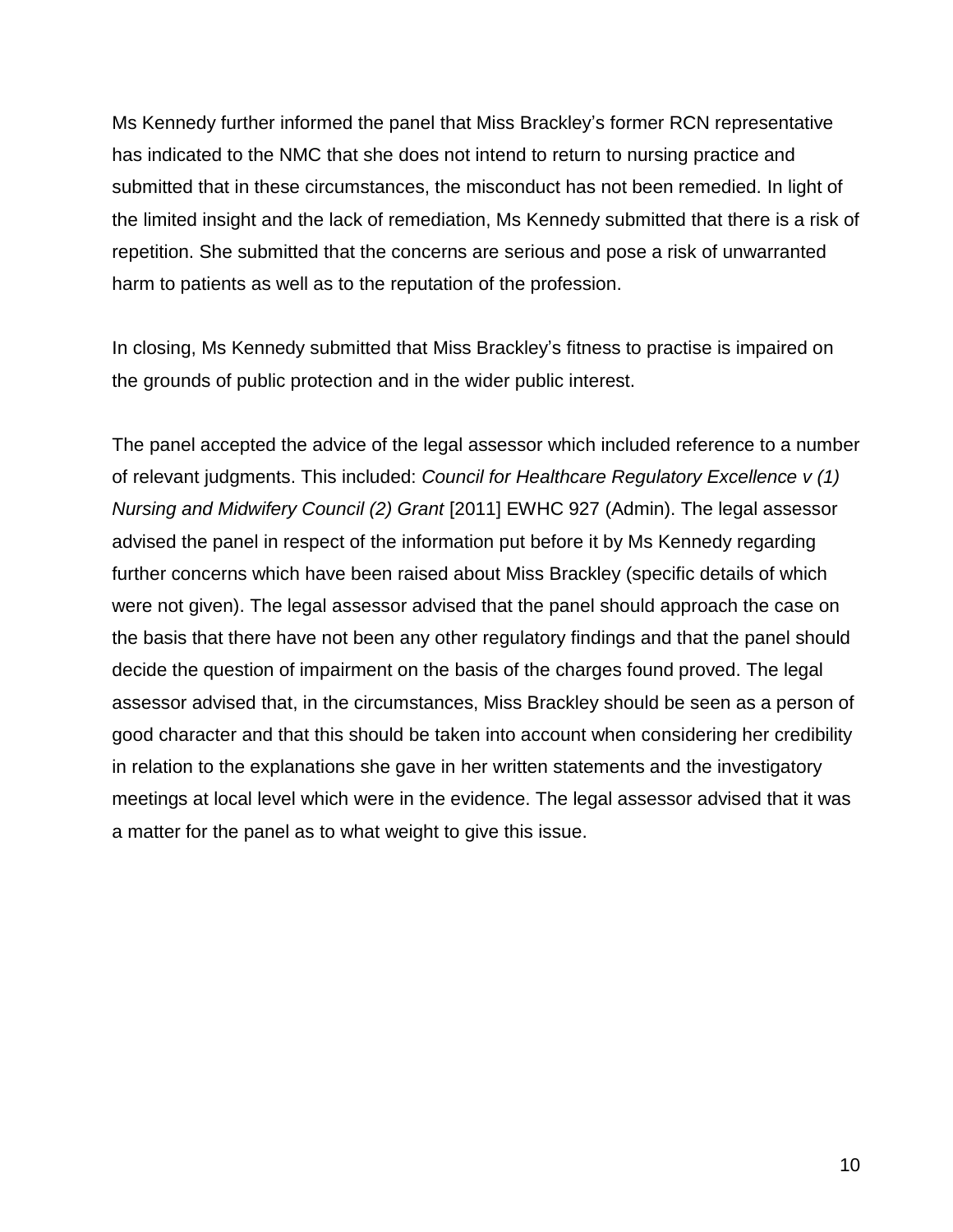# **Decision and reasons on misconduct**

When determining whether the facts found proved in relation to charges 1 and 2 amount to misconduct, the panel had regard to the terms of the Code. The panel was of the view that Miss Brackley's actions did fall significantly short of the standards expected of a registered nurse, and that Miss Brackley's actions amounted to a breach of the Code. Specifically:

### *1 Treat people as individuals and uphold their dignity*

*1.2 make sure you deliver the fundamentals of care effectively*

### *2 Listen to people and respond to their preferences and concerns*

*2.1 work in partnership with people to make sure you deliver care effectively*

### *8 Work co-operatively*

- *8.1 respect the skills, expertise and contributions of your colleagues, referring matters to them when appropriate*
- *8.2 maintain effective communication with colleagues*
- *8.5 work with colleagues to preserve the safety of those receiving care*

#### *Preamble to section 13*

*'You make sure that patient and public safety is not affected. You work within the limits of your competence, exercising your professional 'duty of candour' and raising concerns immediately whenever you come across situations that put patients or public safety at risk. You take necessary action to deal with any concerns where appropriate.*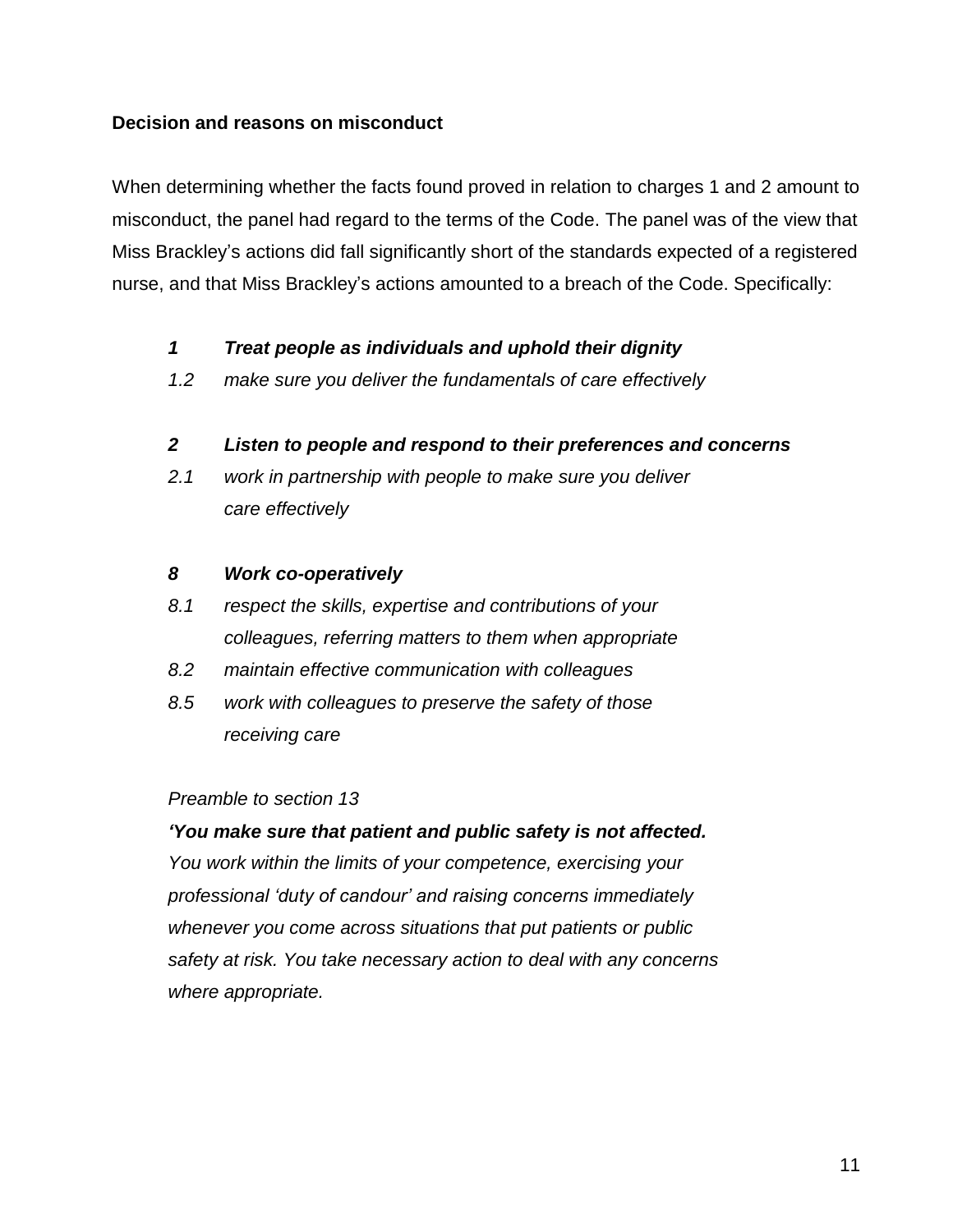#### *13 Recognise and work within the limits of your competence*

- *13.3 ask for help from a suitably qualified and experienced professional to carry out any action or procedure that is beyond the limits of your competence*
- *18 Advise on, prescribe, supply, dispense or administer medicines within the limits of your training and competence, the law, our guidance and other relevant policies, guidance and regulations*
- *18.1 prescribe, advise on, or provide medicines or treatment, including repeat prescriptions (only if you are suitably qualified) if you have enough knowledge of that person's health and are satisfied that the medicines or treatment serve that person's health needs*
- *18.3 make sure that the care or treatment you advise on, prescribe, supply, dispense or administer for each person is compatible with any other care or treatment they are receiving, including (where possible) over-the-counter medicines*

# *20 Uphold the reputation of your profession at all times*

*20.1 keep to and uphold the standards and values set out in the Code*

The panel appreciated that breaches of the Code do not automatically result in a finding of misconduct. The panel considered the charges individually and collectively.

In relation to Charge 1, the panel considered that Miss Brackley made a conscious decision to alter the route that was instructed in the prescription and, in doing so, she acted outside her scope of practice. The panel also considered that Miss Brackley's actions in changing the route of administration and considered that she had failed to take account of the need to review the dosage, check the patient's renal function and clinical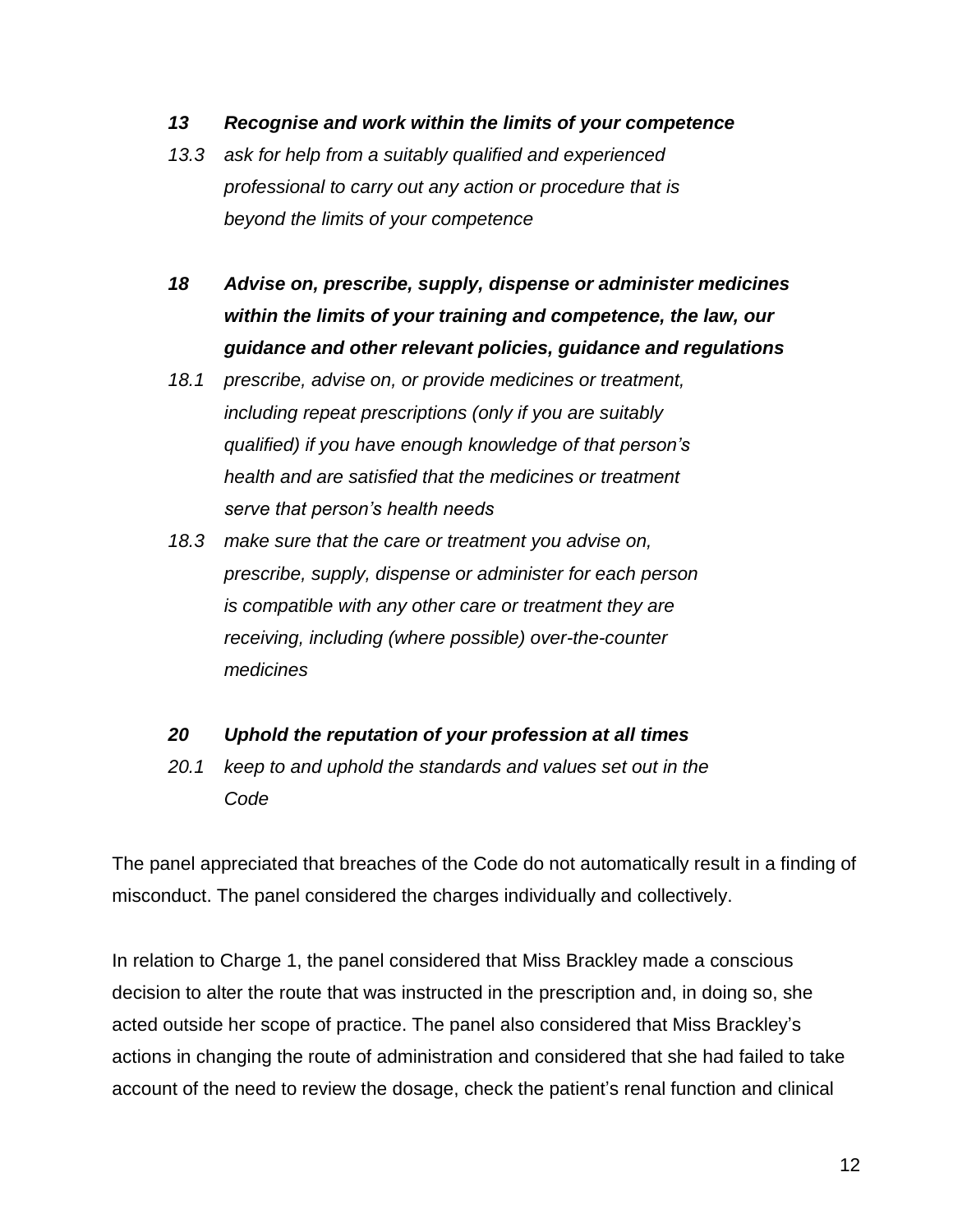effectiveness of administering by this route and therefore placed the patient at a serious risk of unwarranted harm. The panel noted that, although the medication was not administered as prescribed, the particular drug was usually intended for intravenous administration. The panel further that when addressed on this matter, her attitudes were described as 'blasé', however it also noted that Miss Brackley expressed regret in her written statement.

In relation to Charge 2, the panel noted that this incident occurred following a serious drug error only a number of weeks before and resulted in Miss Brackley being placed under supervision as well as undertaking training in medications management. The panel further noted that Miss Brackley made an unauthorised clinical decision when it was not appropriate for her to do so by making a conscious decision to administer a slow release tablet instead of immediate release, rather than contact the pharmacy for the correct formulation of the drug. The panel also noted the importance of the timeliness of all medications administration and the potential risk of underdosing or overdosing the patient.

The panel was of therefore of the view that Miss Brackley's actions fell seriously short of the conduct and standards expected of a nurse and were sufficiently serious to constitute to misconduct.

#### **Decision and reasons on impairment**

The panel next went on to decide if as a result of the misconduct, Miss Brackley fitness to practise is currently impaired.

The panel took into account that the two incidents occurred within a short period of time and that Miss Brackley made admissions to making unauthorised decisions not to administer the medications as per the prescription. The panel noted that the second incident occurred whilst Miss Brackley was under supervision, however it considered that there was some indication that the supervision may have been inadequate to support Miss Brackley.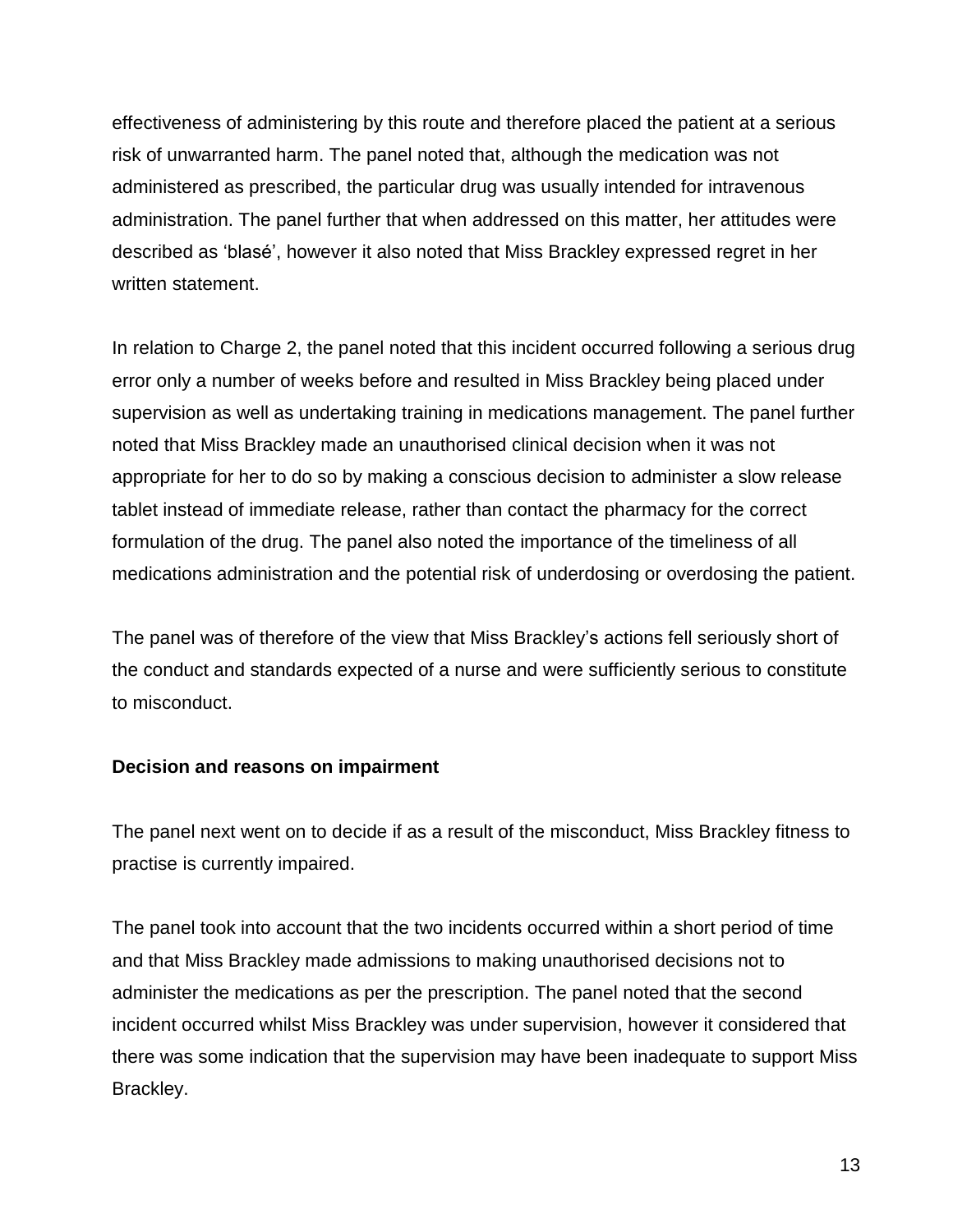Nurses occupy a position of privilege and trust in society and are expected at all times to be professional and to maintain professional boundaries. Patients and their families must be able to trust nurses with their lives and the lives of their loved ones. To justify that trust, nurses must be honest and open and act with integrity. They must make sure that their conduct at all times justifies both their patients' and the public's trust in the profession.

In this regard the panel considered the judgment of Mrs Justice Cox in the case of *CHRE v NMC and Grant* in reaching its decision. In paragraph 74, she said:

*'In determining whether a practitioner's fitness to practise is impaired by reason of misconduct, the relevant panel should generally consider not only whether the practitioner continues to present a risk to members of the public in his or her current role, but also whether the need to uphold proper professional standards and public confidence in the profession would be undermined if a finding of impairment were not made in the particular circumstances.'*

In paragraph 76, Mrs Justice Cox referred to Dame Janet Smith's "test" which reads as follows:

*'Do our findings of fact in respect of the doctor's misconduct, deficient professional performance, adverse health, conviction, caution or determination show that his/her fitness to practise is impaired in the sense that s/he:*

- *a) has in the past acted and/or is liable in the future to act so as to put a patient or patients at unwarranted risk of harm; and/or*
- *b) has in the past brought and/or is liable in the future to bring the medical profession into disrepute; and/or*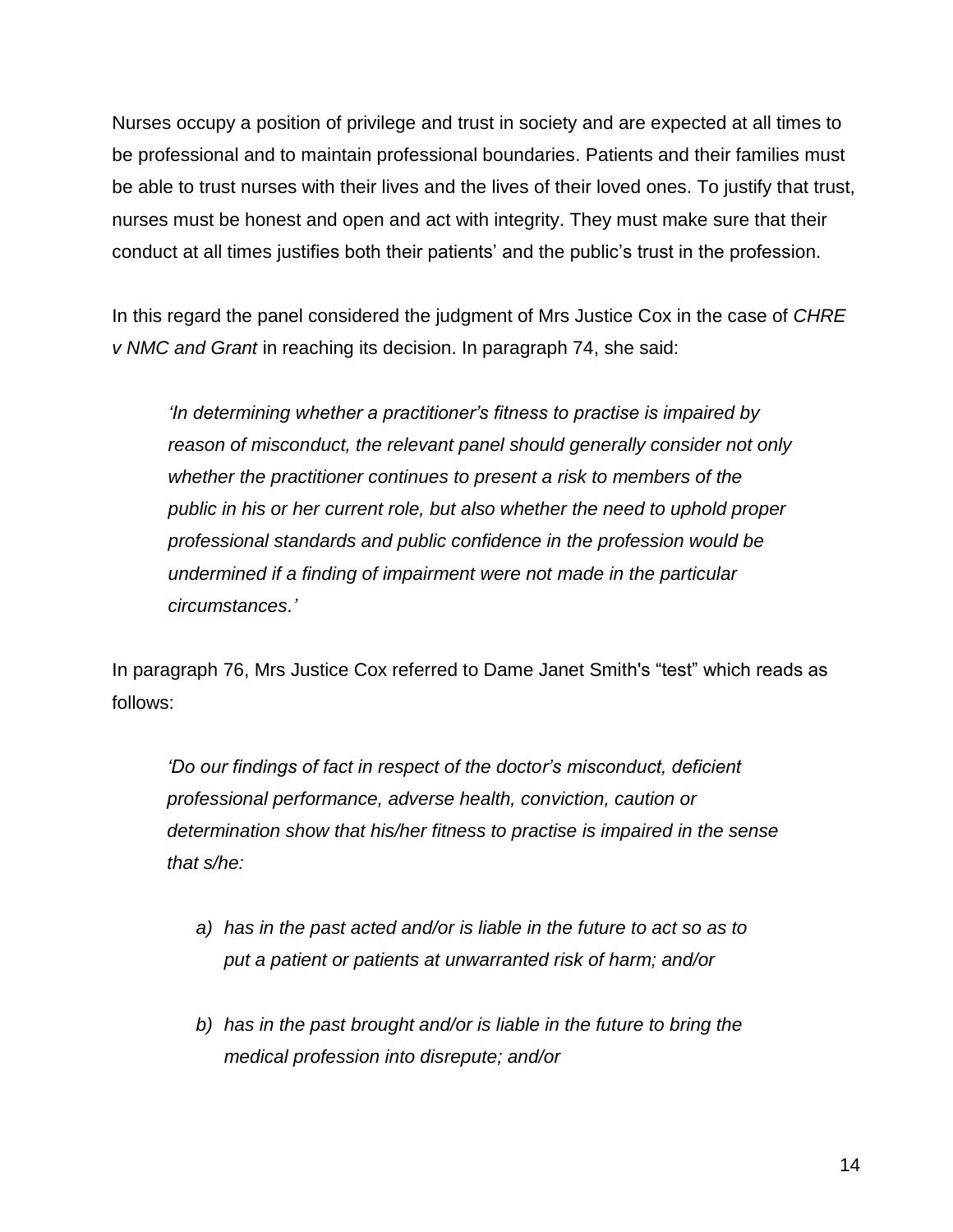*c) has in the past breached and/or is liable in the future to breach one of the fundamental tenets of the medical profession; and/or*

*d) …'*

On the basis of all the information before it, the panel determined that limbs  $a - c$  of Dame Janet Smiths "test" are engaged in charges 1 and 2. The panel finds that patients were put at an unwarranted risk of serious harm as a result of Miss Brackley's misconduct. She had failed to escalate the patient's unwillingness to take the drug orally, failed to seek advice about how to manage the non-compliance and failed to adequately address the clinical considerations required in making a decision to change the route of administration. Miss Brackley did not have the competence of a nurse prescriber to enable her to make such a decision.

The panel is of the view that Miss Brackley's misconduct had breached the fundamental tenets of the nursing profession and therefore brought its reputation into disrepute. It was satisfied that confidence in the nursing profession would be undermined if its regulator did not find charges relating to failure to safely administer medications extremely serious.

Regarding insight, the panel considered that Miss Brackley did demonstrate some insight at the time of the incidents in that she was honest and made early admissions to failures. The panel noted that Miss Brackley was able to demonstrate her reflections on the shortcomings and that she accepted where she went wrong. The panel was also mindful of the concerns that Miss Brackley presented as dismissive on a number of occasions when addressing the medication errors. As Miss Brackley was not present at this hearing, the panel did not have evidence of how her insight into the incidents may have developed and her reflections on how she would handle the situation differently in the future. The panel was therefore not satisfied that Miss Brackley has demonstrated sufficient insight and described it as limited.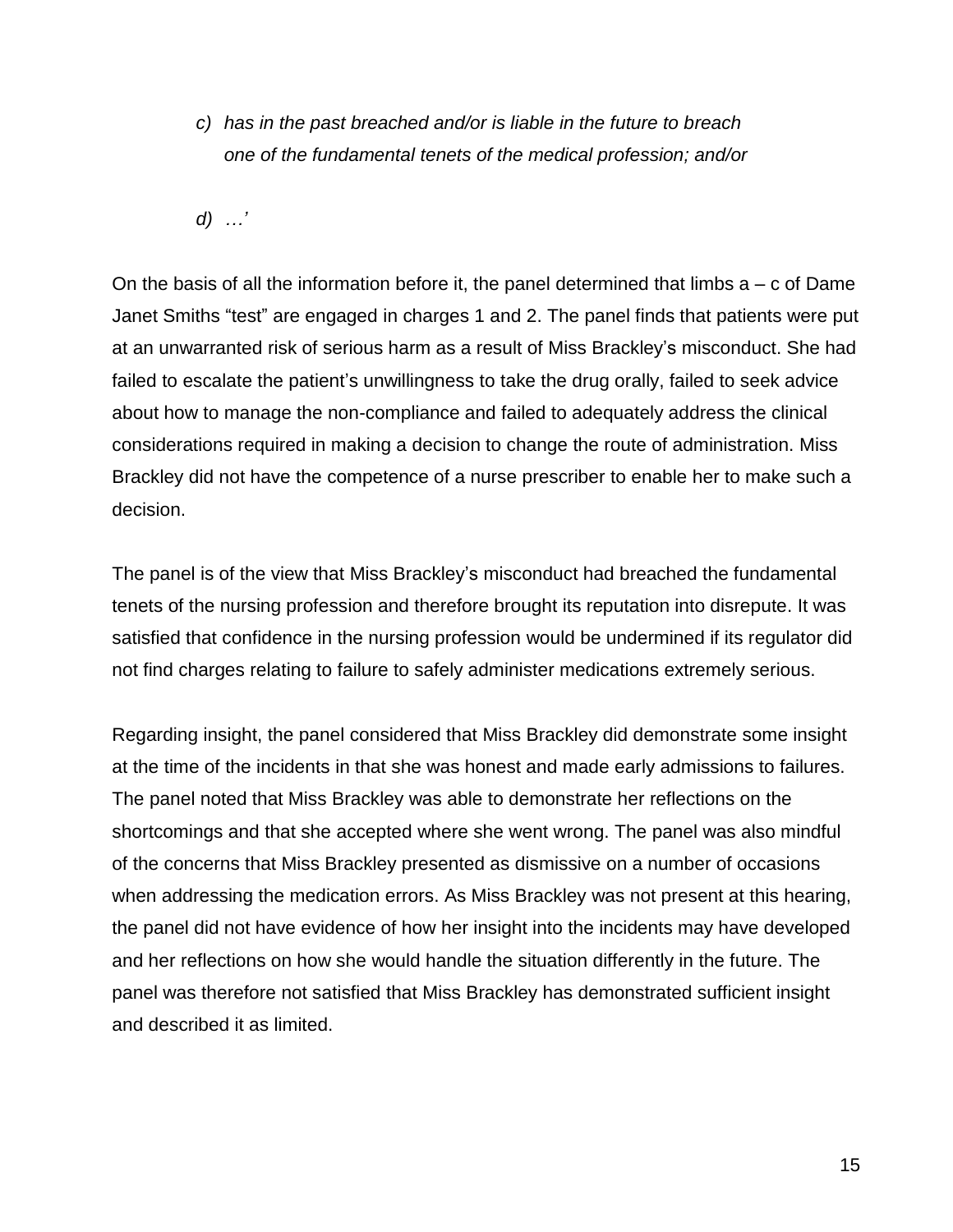The panel was satisfied that the misconduct in this case is capable of remediation. The panel noted that the failures to administer medications safely and according to the prescription can be remedied. Therefore, the panel carefully considered the evidence before it in determining whether or not Miss Brackley has remedied her practice. The panel took into account that, after the first incident, Miss Brackley was placed under supervision and undertook training in medications management. However, the panel noted that, since the second incident, there is no evidence of remediation or evidence of training that Miss Brackley may have undertaken to address the concerns. The panel did not have any evidence before it to demonstrate that Miss Brackley has taken positive steps towards strengthening her practice. The panel noted that Miss Brackley has indicated her intention of not returning to nursing practice.

The panel is of the view that there is a real risk of repetition, and that Miss Brackley is liable to put patients at an unwarranted risk of harm, bring the profession into disrepute and breach fundamental tenets of the profession. The panel noted that Miss Brackley justified her actions by stating that she was doing what she thought was best for the patient. The panel is of the view that Miss Brackley acted outside of her scope of practice in what she did and, when these concerns were put to her, she was described as dismissive on more than one occasion. The panel is therefore of the view that the evidence of attitudinal concerns heightens the risk of repetition.

The panel bore in mind that the overarching objectives of the NMC; to protect, promote and maintain the health, safety, and well-being of the public and patients, and to uphold and protect the wider public interest. This includes promoting and maintaining public confidence in the nursing and midwifery professions and upholding the proper professional standards for members of those professions.

The panel determined that a finding of impairment on public protection grounds is required as Miss Brackley's acted outside the scope of her practice and in doing so presented a real risk of potential harm to patients in her care.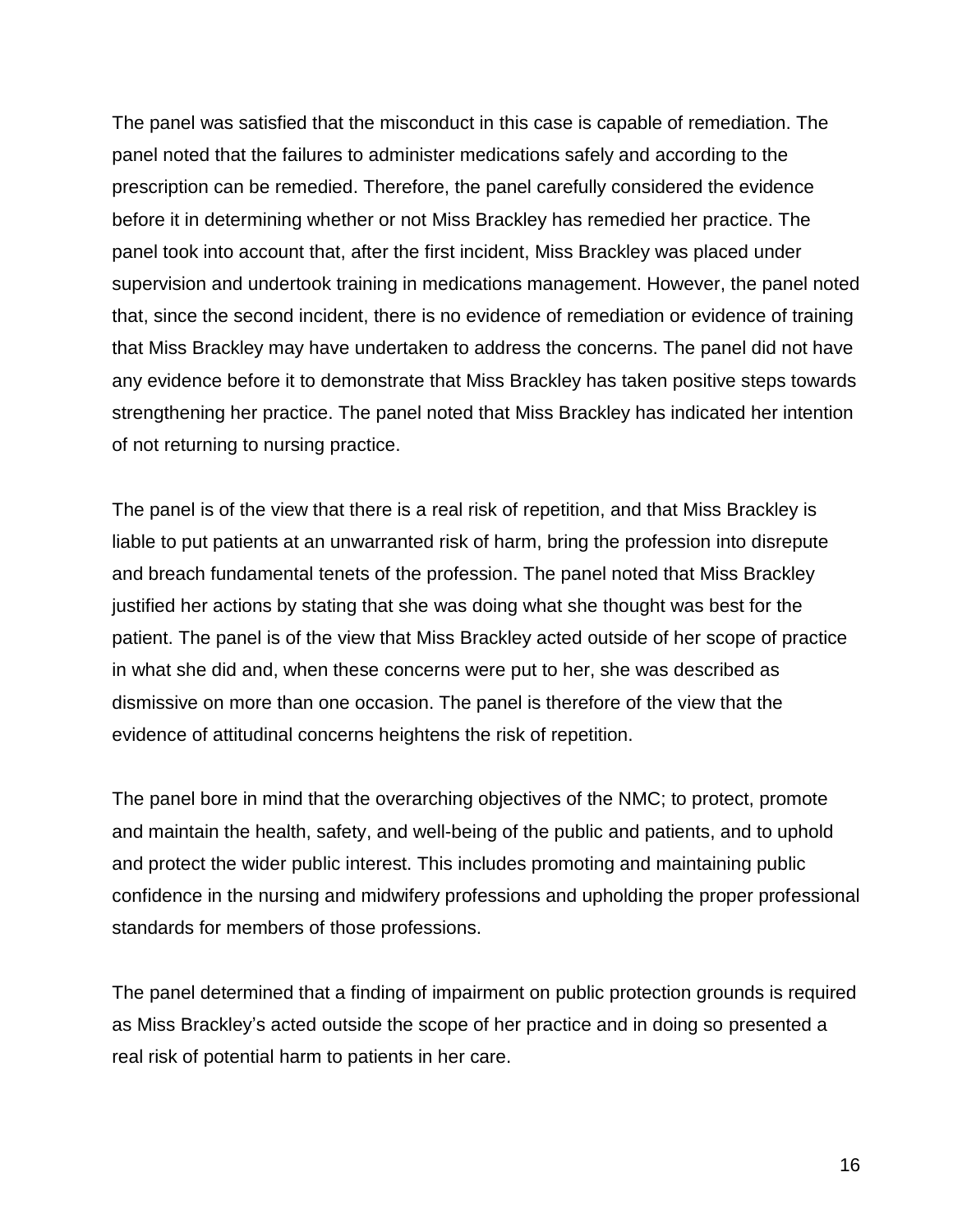In addition, the panel concluded that public confidence in the profession and the need to uphold proper standards would be undermined if a finding of impairment were not made in this case and therefore also finds Miss Brackley's fitness to practise impaired on the grounds of public interest.

Having regard to all of the above, the panel was satisfied that Miss Brackley's fitness to practise is currently impaired.

# **Sanction**

The panel has considered this case very carefully and has decided to make a conditions of practice order for a period of 1 year. The effect of this order is that Miss Brackley's name on the NMC register will show that she is subject to a conditions of practice order and anyone who enquires about her registration will be informed of this order.

# **Submissions on sanction**

The Notice of Hearing, dated 7 March 2022, the NMC had advised Miss Brackley that the NMC would seek the imposition of a conditions of practice order for a period of 18 months if it found Miss Brackley's fitness to practise currently impaired. Ms Kennedy invited the panel to consider the imposition of this order and referred the panel to the NMC's Sanctions Guidance (SG) in making its decision.

Ms Kennedy submitted that any sanction should be proportionate and balance the registrant's rights against the NMC's overarching objective of public protection and should go no further than necessary to meet that objective.

Ms Kennedy submitted that the aggravating features in this case are:

- The charges do not relate to an isolated incident and instead two separate incidents relating to two different patients; and
- The conduct put this patients at risk of suffering harm.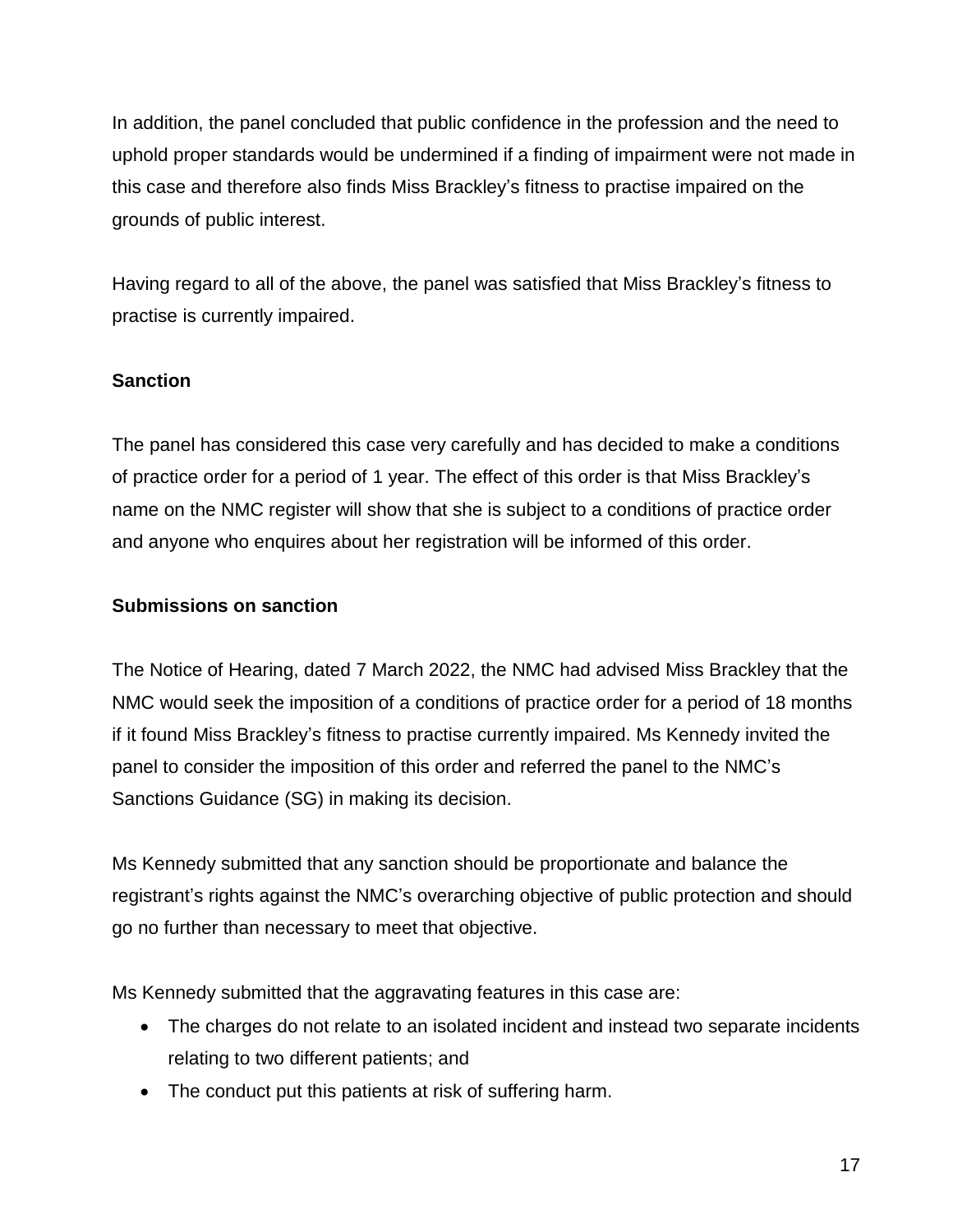Ms Kennedy submitted that the mitigating features in this case are:

- Miss Brackley made full admissions to the facts both at a local level and for the NMC's proceedings; and
- Miss Brackley has demonstrated some insight at a local level.

Ms Kennedy invited the panel to consider each available sanction beginning with the least severe. She submitted that taking no action or imposing a caution order would not be appropriate given the seriousness of the conduct and the risk of repetition identified at the impairment stage. Ms Kennedy submitted that such action would not address the public protection concerns.

In relation to a conditions of practice order, Ms Kennedy submitted that the concerns relate to clinical practice, and they are remediable. She further submitted that a conditions of practice order would support supervision and training and that Miss Brackley has demonstrated some insight at local level and admitted to the charges. She submitted that workable and measurable conditions could be formulated.

Ms Kennedy noted that an incident occurred whilst Miss Brackley was under supervision and that the panel found the attitudinal concerns heightened the risk of repetition. However, she submitted that this does not render conditions of practice unworkable in this case. Ms Kennedy submitted that the facts found proved related to two identifiable clinical errors and conditions of practice would adequately mitigate the public protection risks identified.

Ms Kennedy submitted that a suspension order would not be proportionate at this stage as it would not address the clinical failings and it is not the only sanction which would address the public protection and public interest concerns.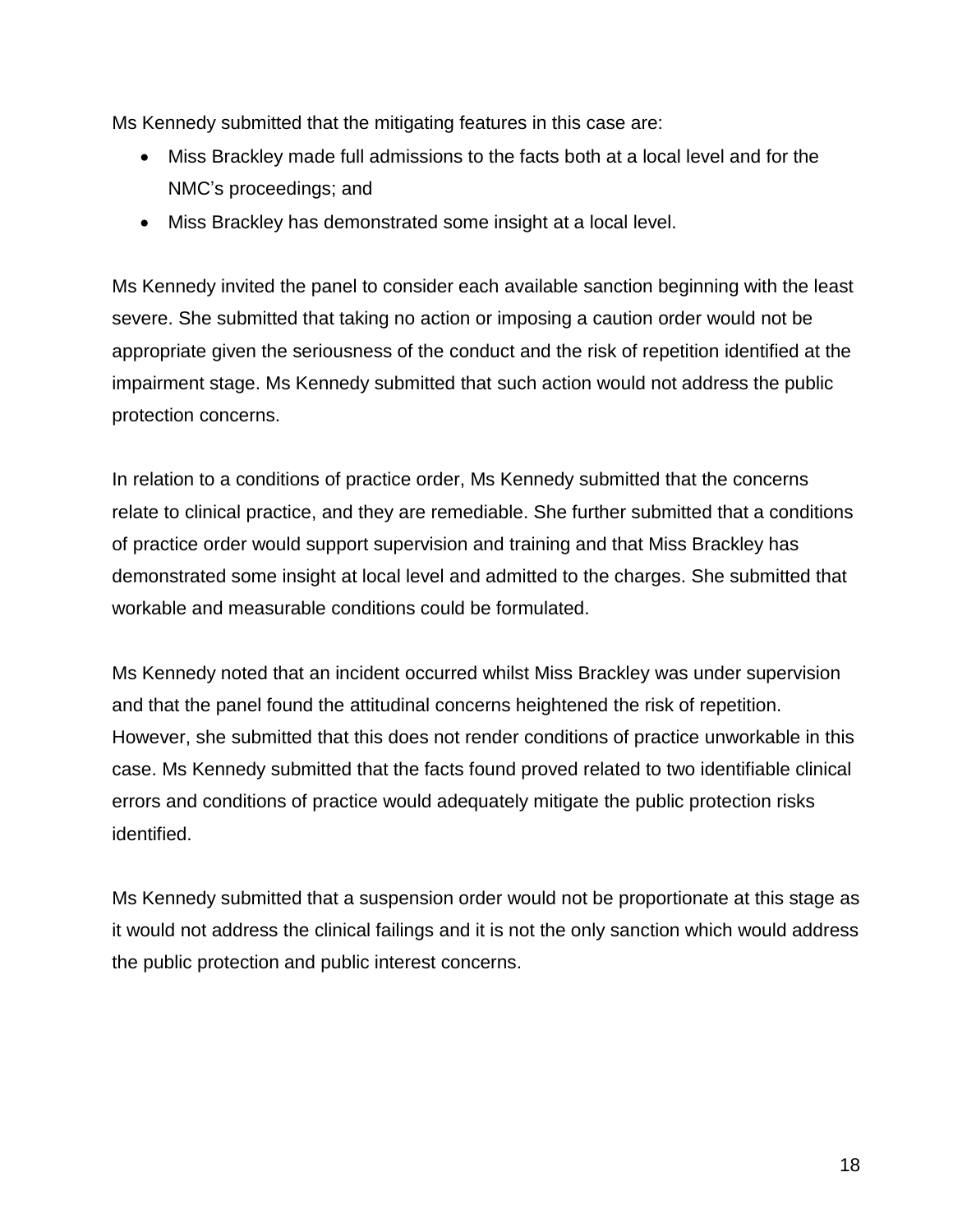Ms Kennedy invited the panel to impose a conditions of practice order and referred them to the conditions which she deemed relevant in this case which included limiting Miss Brackley's nursing practice to one substantive employer and a requirement for direct supervision in relation to medications management.

After the panel retired to deliberate, Ms Kennedy sought permission to address the panel further in relation to the length of the proposed sanction. Ms Kennedy referred to another referral to the NMC in relation to Miss Brackley, the details of which she did not provide. Ms Kennedy did however inform the panel that the investigation of the second referral has concluded, and the next stage is for the case examiners to make a decision. She further informed the panel that the time estimate for the substantive hearing taking place is approximately 9 – 12 months from the point of the case examiners decision. Ms Kennedy informed the panel that Miss Brackley is currently subject to an interim suspension order in relation to both this referral and the second referral and therefore Miss Brackley would not be able to comply with any potential conditions of practice that the panel may decide to impose. For these reasons, Ms Kennedy submitted that the duration of the conditions of practice order should be imposed for a period of 18 months.

The panel accepted the advice of the legal assessor.

# **Decision and reasons on sanction**

Having found Miss Brackley's fitness to practise currently impaired, the panel went on to consider what sanction, if any, it should impose in this case. The panel has borne in mind that any sanction imposed must be appropriate and proportionate and, although not intended to be punitive in its effect, may have such consequences. The panel had careful regard to the SG. The decision on sanction is a matter for the panel independently exercising its own judgement.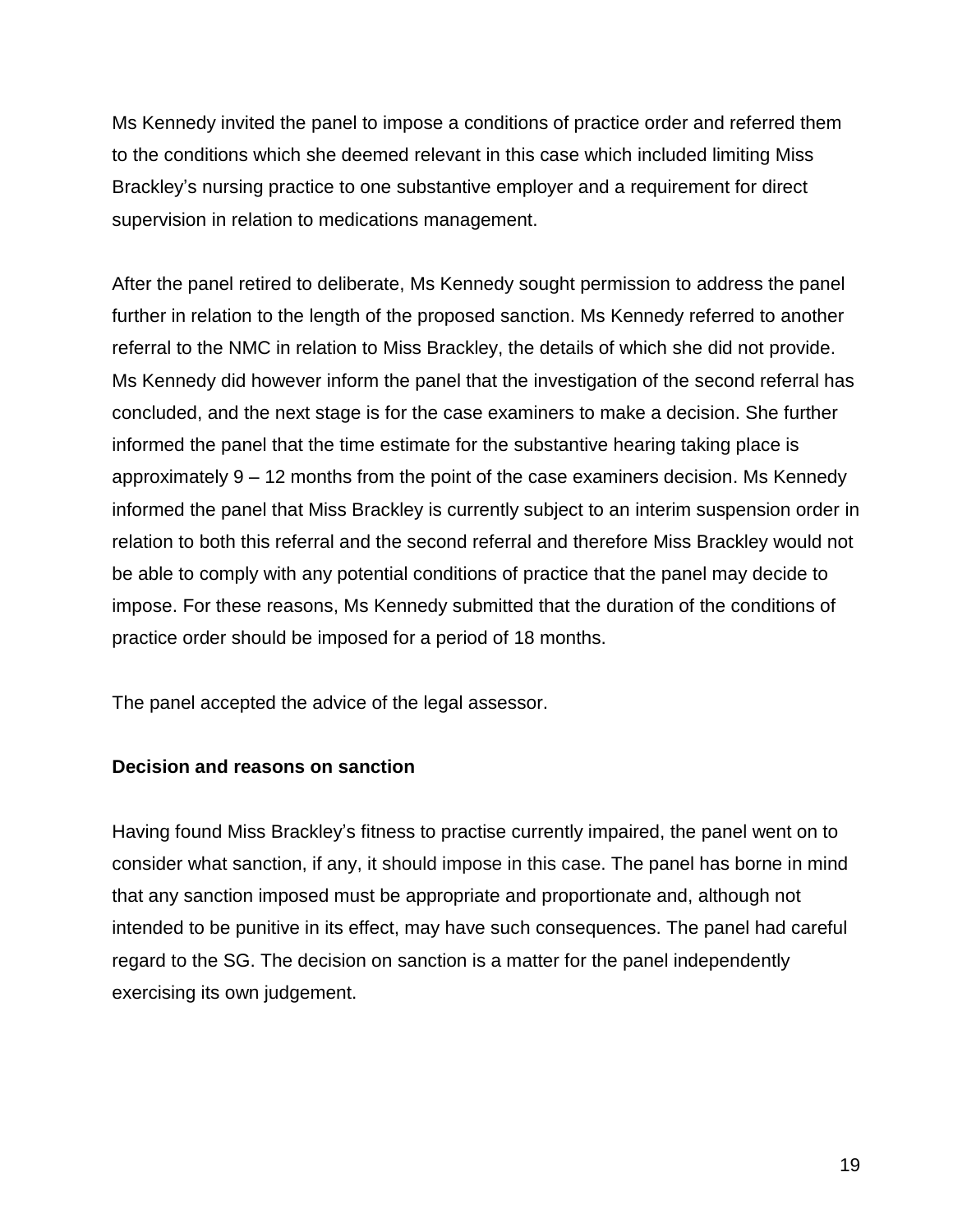The panel took into account the following aggravating features:

- The concerns do not arise from an isolated incident;
- Risk of harm to patients;
- The second incident occurred after a period of retraining in medications management;
- Miss Brackley's insight into the failings was limited; and
- Evidence of attitudinal concerns.

The panel also took into account the following mitigating features:

- Miss Brackley made early admissions to her failings; and
- Some evidence of an inadequate level of support in the supervision that was put in place following the first concern.

The panel first considered whether to take no action but concluded that this would be inappropriate in view of the seriousness of the case and the risk to the public. The panel decided that it would be neither proportionate nor in the public interest to take no further action.

It then considered the imposition of a caution order but again determined that, due to the seriousness of the case, and the public protection issues identified, an order that does not restrict Miss Brackley's practice would not be appropriate in the circumstances. The SG states that a caution order may be appropriate where *'the case is at the lower end of the spectrum of impaired fitness to practise and the panel wishes to mark that the behaviour was unacceptable and must not happen again.'* The panel considered that Miss Brackley's misconduct was not at the lower end of the spectrum and that a caution order would be inappropriate in view of the issues identified. The panel decided that it would be neither proportionate nor in the public interest to impose a caution order.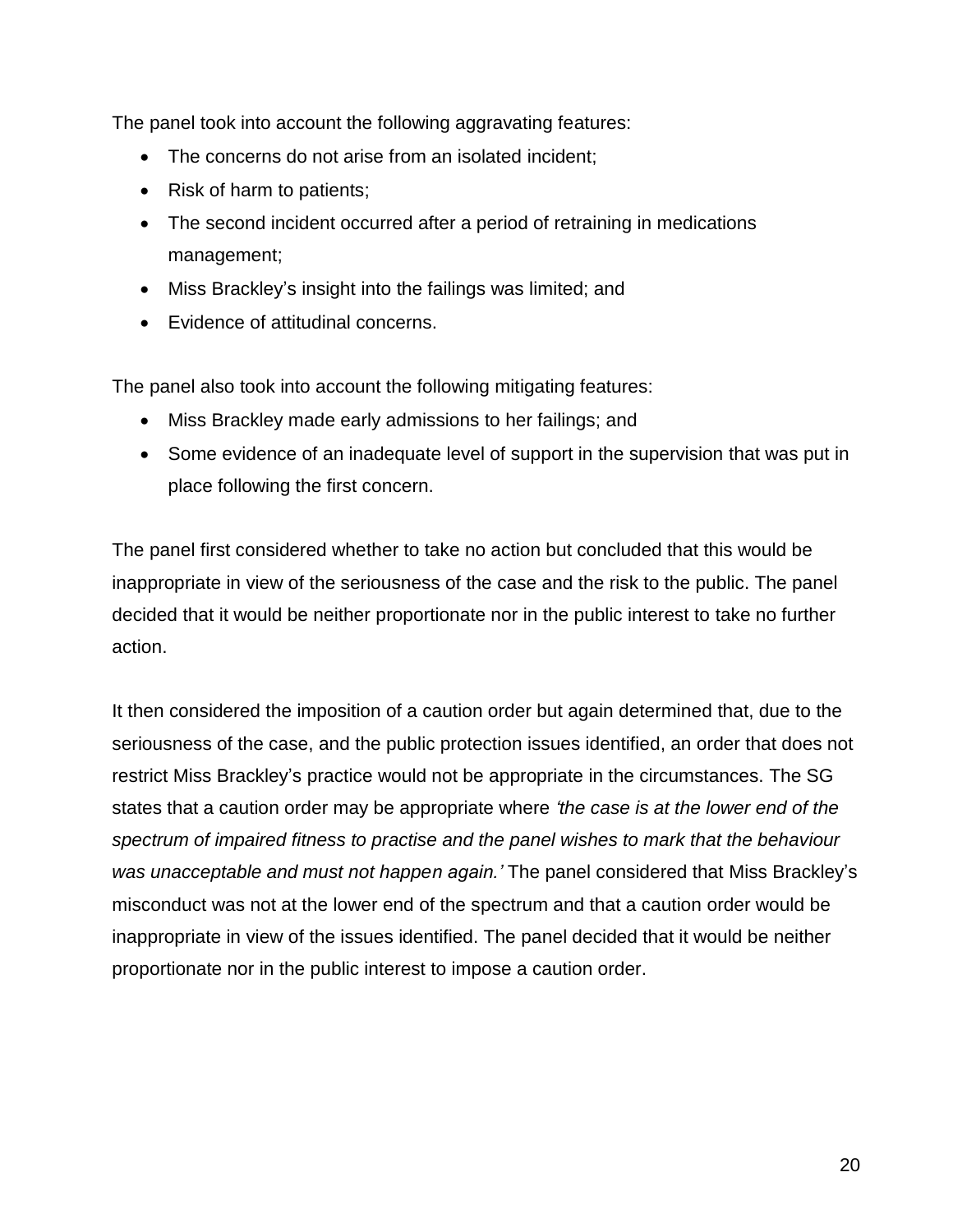The panel next considered whether placing conditions of practice on Miss Brackley's registration would be a sufficient and appropriate response. The panel is mindful that any conditions imposed must be proportionate, measurable and workable. The panel took into account the SG, in particular:

- *The evidence of attitudinal problems are not deep-seated;*
- *Identifiable areas of the nurses practice in need of assessment and/or retraining;*
- *No evidence of general incompetence;*
- *The charges relate to clinical concerns that are remediable;*
- *Patients will not be put in danger either directly or indirectly as a result of the conditions;*
- *The conditions will protect patients during the period they are in force; and*
- *Conditions can be created that can be monitored and assessed.*

The panel determined that it would be possible to formulate appropriate and practical conditions which would address the failings highlighted in this case. Balancing all of the factors, the panel determined that the appropriate and proportionate sanction is that of a conditions of practice order.

The panel was of the view that to impose a suspension order or a striking-off order would be wholly disproportionate and would not be a reasonable response in the circumstances of Miss Brackley case because the concerns arising from the charges are considered remediable. The panel noted that a suspension order would not address the concerns and would not give Miss Brackley an opportunity to remediate and strengthen her practice.

Having regard to the matters it has identified, the panel has concluded that a conditions of practice order will protect the public, as well as mark the importance of maintaining public confidence in the profession and will send to the public and the profession a clear message about the standards of practice required of a registered nurse.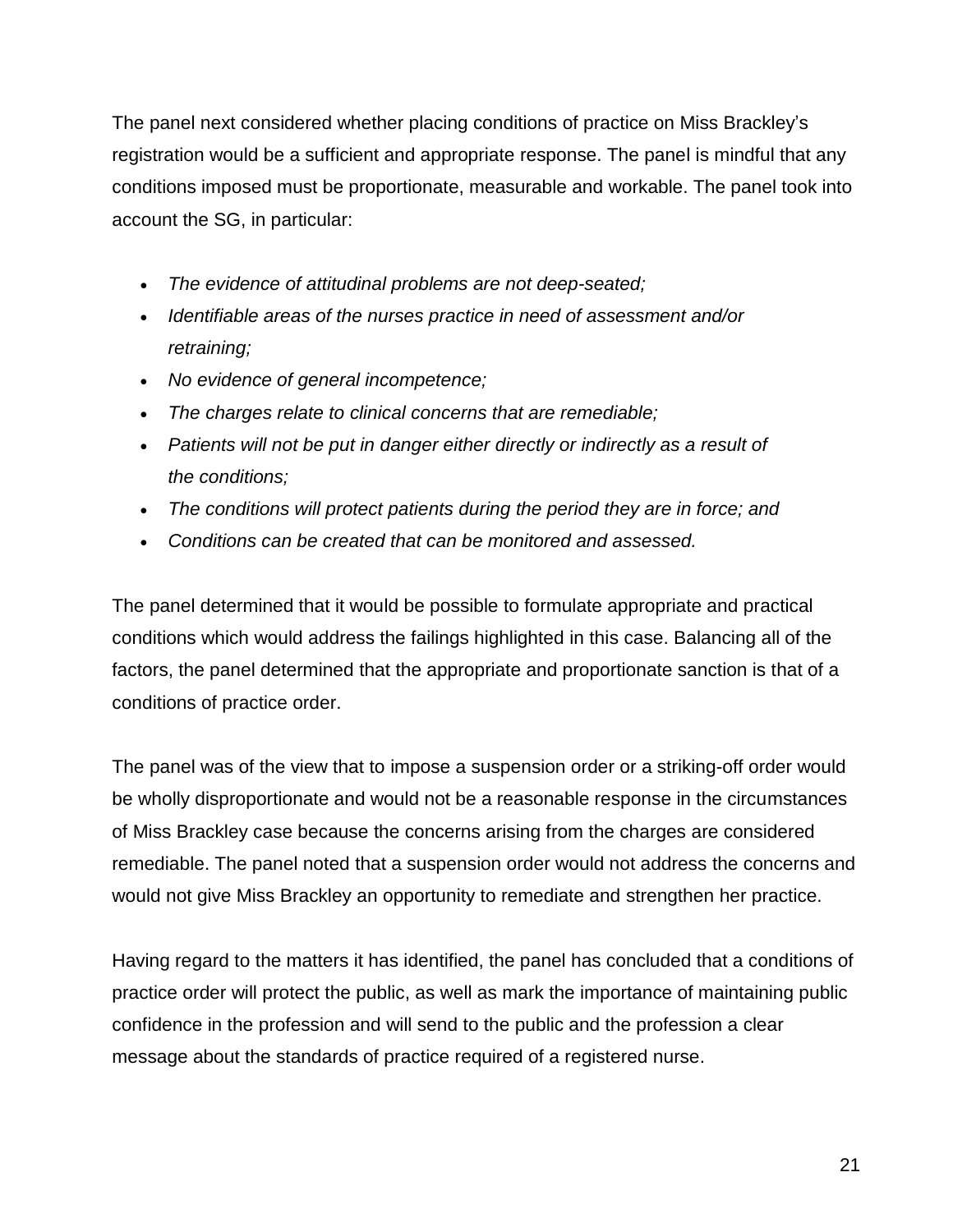The panel determined that the following conditions are appropriate and proportionate in this case:

'For the purposes of these conditions, 'employment' and 'work' mean any paid or unpaid post in a nursing, midwifery or nursing associate role. Also, 'course of study' and 'course' mean any course of educational study connected to nursing, midwifery or nursing associates.

- 1. You must limit your nursing practice to substantive employers and not work under an agency.
- 2. You must keep us informed about anywhere you are working by:
	- a) Telling your case officer within seven days of accepting or leaving any employment.
	- b) Giving your case officer your employer's contact details.
- 3. You must keep us informed about anywhere you are studying by:
	- a) Telling your case officer within seven days of accepting any course of study.
	- b) Giving your case officer the name and contact details of the organisation offering that course of study.
- 4. You must immediately give a copy of these conditions to:
	- a) Any organisation or person you work for.
	- b) Any employers you apply to for work (at the time of application).
	- c) Any establishment you apply to (at the time of application), or with which you are already enrolled, for a course of study.
	- d) Any current or prospective patients or clients you intend to see or care for on a private basis when you are working in a self-employed capacity.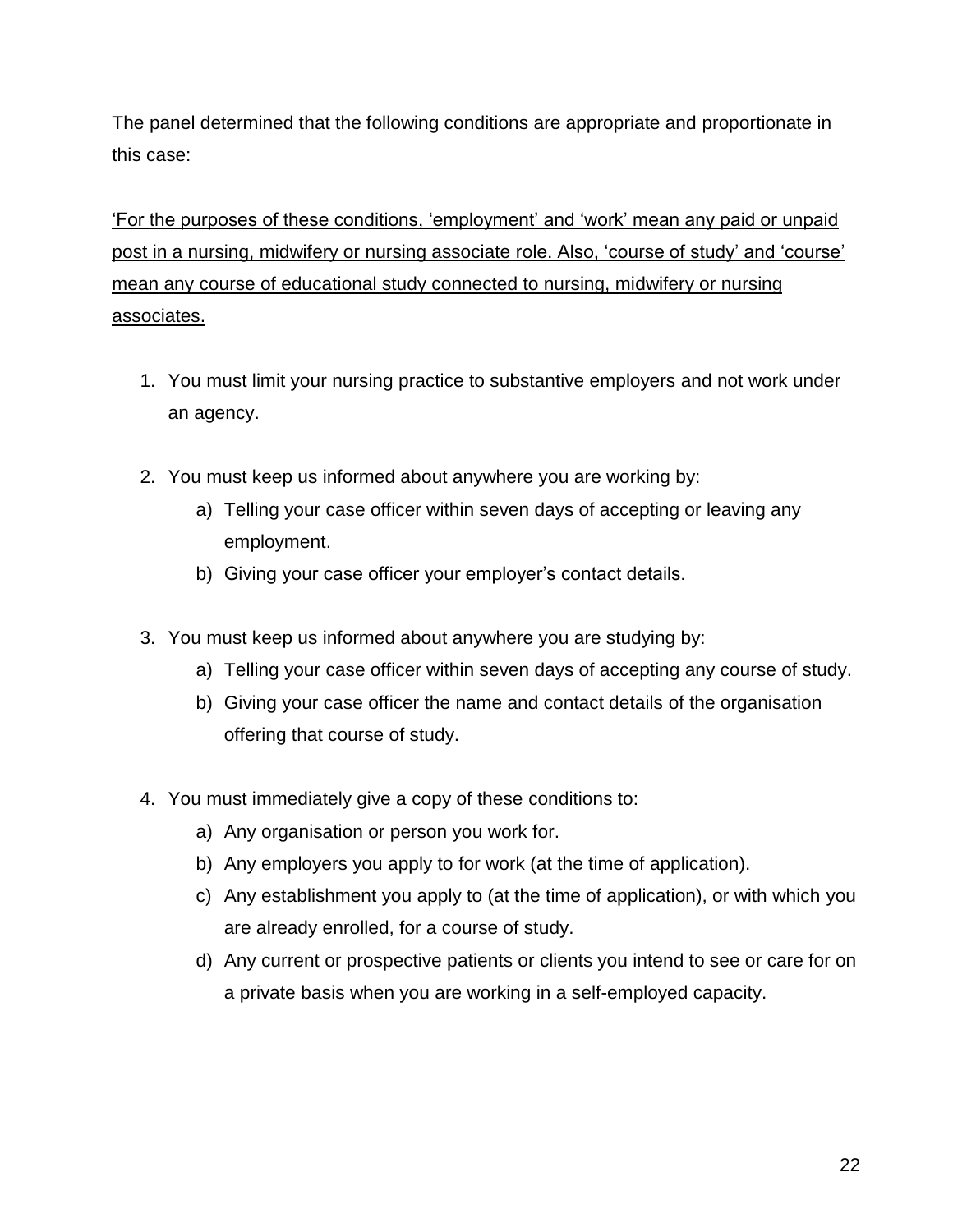- 5. You must tell your case officer, within seven days of your becoming aware of:
	- a) Any clinical incident you are involved in.
	- b) Any investigation started against you.
	- c) Any disciplinary proceedings taken against you.
- 6. You must allow your case officer to share, as necessary, details about your performance, your compliance with and / or progress under these conditions with:
	- a) Any current or future employer.
	- b) Any educational establishment.
	- c) Any other person(s) involved in your retraining and/or supervision required by these conditions.
- 7. You must ensure that you are directly supervised by a registered nurse of band 6 (or equivalent) or above at any time you are administering medication.
- 8. You must send your case officer evidence that you have successfully completed an assessed course on drug administration, including intravenous competency before the first review hearing of this case.
- 9. You must work with a supervisor who must be a registered nurse of band 6 (or equivalent) or above to create a personal development plan (PDP). Your PDP must address medications administrations. You must:
	- Send your case officer a copy of your PDP in advance of the first review.
	- Meet with your supervisor at least every month to discuss your progress towards achieving the aims set out in your PDP and record the outcomes of these discussions in the plan.
	- On completion of your PDP you must add to it a reflective piece which outlines your views on acting in the best interest of the patient.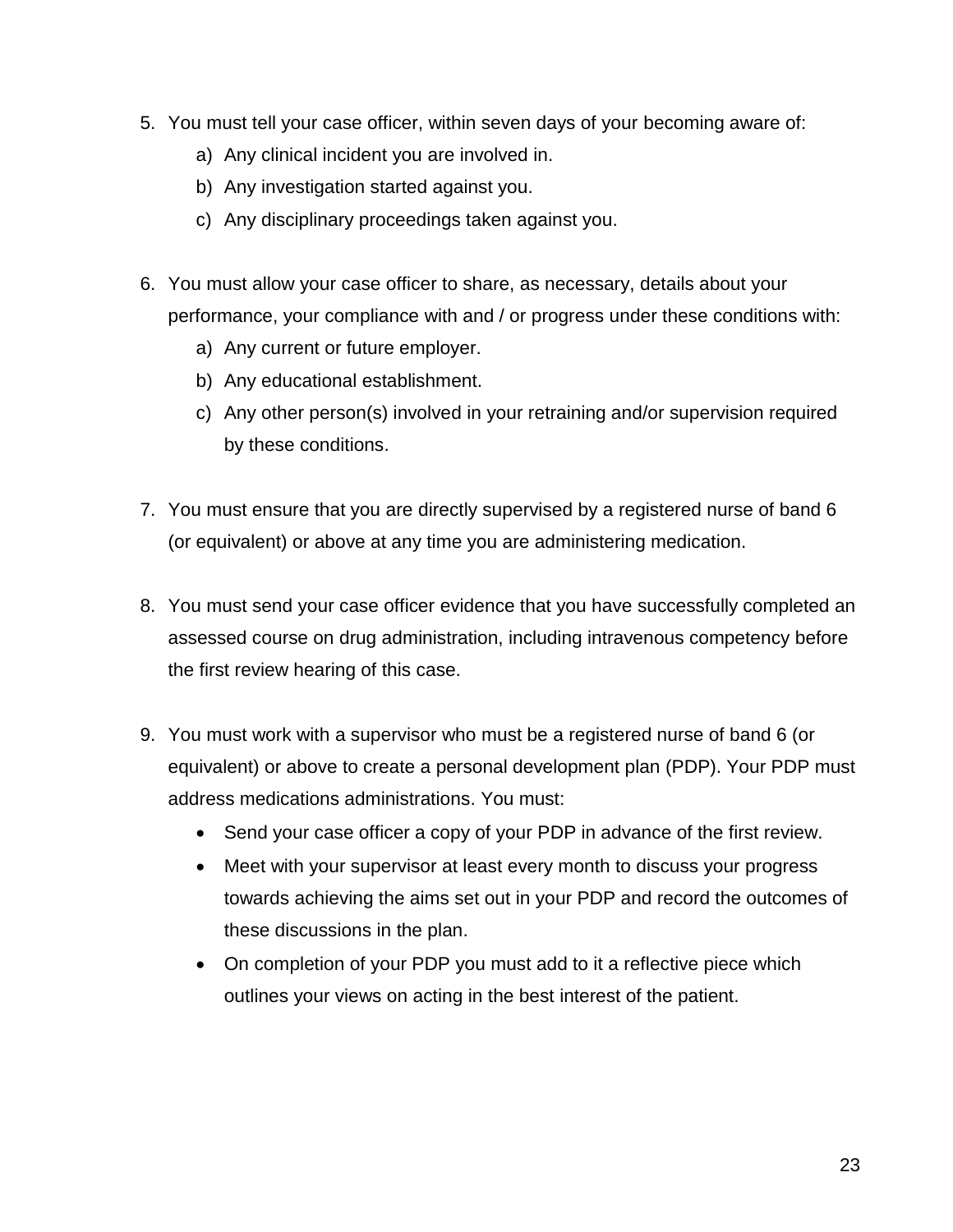The period of this order is for 12 months. The panel determined that this period of time would allow Miss Brackley to consider whether she intends to return to nursing practice, secure nursing employment and demonstrate compliance with the conditions of practice.

However, the panel noted that there is an interim suspension order placed upon Miss Brackley's registration which relates to a separate matter that is unknown to the panel. The panel noted that this would stop her from working as a nurse during this period.

In relation to Ms Kennedy's later submissions relating to the length of the order and a second referral, the panel considered that it would not be appropriate to extend this substantive conditions of practice order based on procedural matters relating to a separate case. The panel is of the view that a period of 12 months is sufficient to address the concerns in this case and upon review can be extended if necessary.

Before the order expires, a panel will hold a review hearing to see how well Miss Brackley has complied with the order. At the review hearing the panel may revoke the order or any condition of it, it may confirm the order or vary any condition of it, or it may replace the order for another order.

Miss Brackley can request an early review hearing to be listed. At this hearing Miss Brackley will have the opportunity to make representations as to why the conditions of practice order should not be continued, in particular if she believes that she has successfully met the requirements of the order.

Any future panel reviewing this case would be assisted by:

- Miss Brackley's attendance at the next hearing;
- Miss Brackley's written representations if she does not attend the next hearing; and
- Evidence of a testimonial from any current employer, and in particular from a registered nurse with whom she works detailing her current practice.